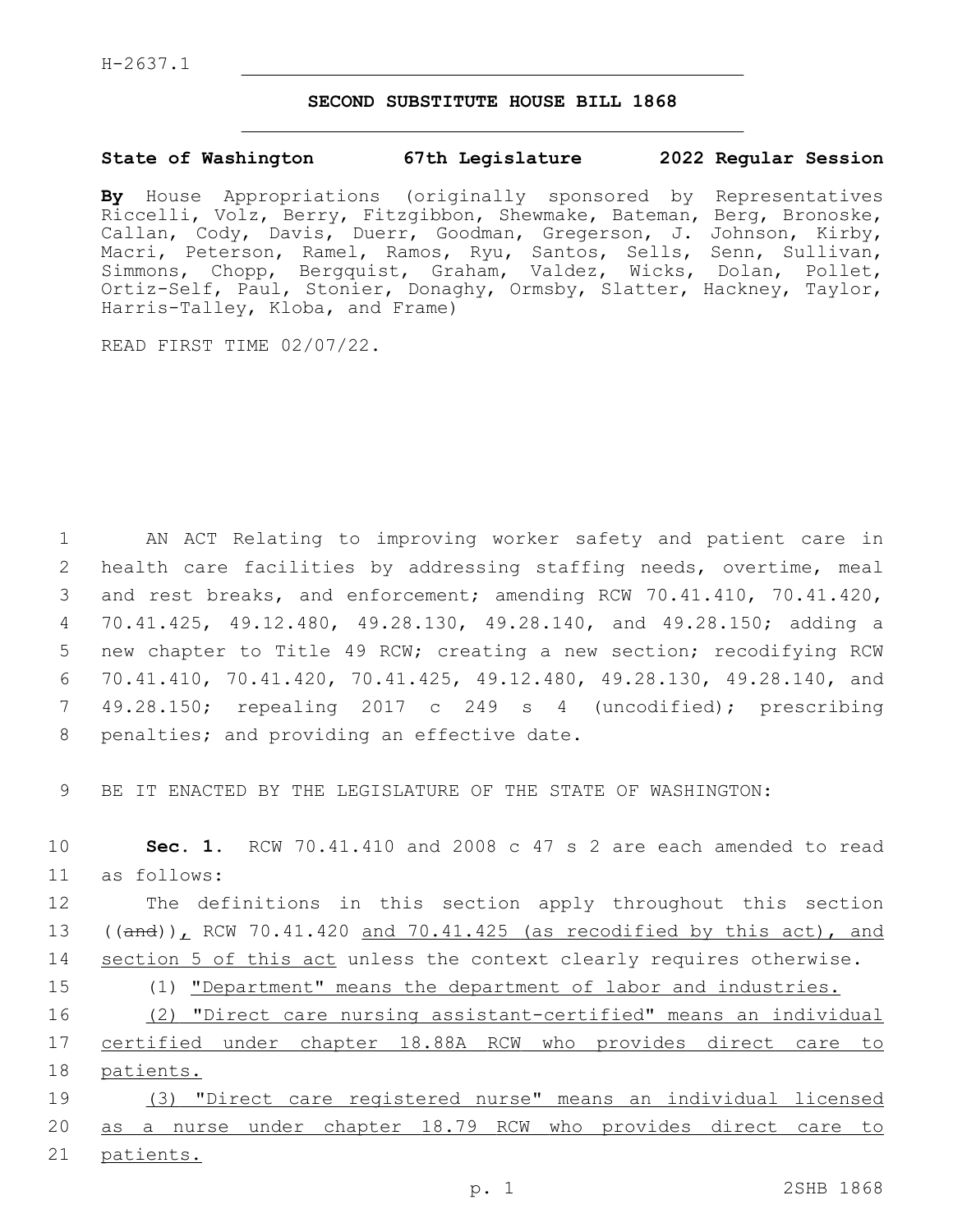| $\mathbf 1$    | $(4)$ "Hospital" has the same meaning as defined in RCW 70.41.020,                            |
|----------------|-----------------------------------------------------------------------------------------------|
| 2              | and also includes state hospitals as defined in RCW 72.23.010.                                |
| 3              | $((+2+))$ (5) "Hospital staffing committee" means the committee                               |
| $\overline{4}$ | established by a hospital under RCW 70.41.420 (as recodified by this                          |
| 5              | $act)$ .                                                                                      |
| 6              | (6) "Intensity" means the level of patient need for nursing care,                             |
| 7              | as determined by the nursing assessment.                                                      |
| 8              | $((+3))$ (7) "Nursing and ancillary health care personnel" means                              |
| $\mathsf 9$    | ((registered nurses, licensed practical nurses, and unlicensed                                |
| 10             | assistive nursing personnel providing direct patient care)) a person                          |
| 11             | who is providing direct care or supportive services to patients.                              |
| 12             | $($ $($ $($ $\left\{4\right\}$ $)$ "Nurse staffing committee" means the committee established |
| 13             | by a hospital under RCW 70.41.420.                                                            |
| 14             | $(5)$ ) (8) "Patient care unit" means any unit or area of the                                 |
| 15             | hospital that provides patient care by registered nurses.                                     |
| 16             | $((+6))$ (9) "Reasonable efforts" means that the employer, to the                             |
| 17             | extent reasonably possible, does all of the following but is unable                           |
| 18             | to obtain staffing coverage:                                                                  |
| 19             | (a) Seeks individuals to volunteer to work extra time from all                                |
| 20             | available qualified staff who are working;                                                    |
| 21             | (b) Contacts qualified employees who have made themselves                                     |
| 22             | available to work extra time;                                                                 |
| 23             | (c) Seeks the use of per diem staff; and                                                      |
| 24             | (d) Seeks personnel from a contracted temporary agency when such                              |
| 25             | staffing is permitted by law or an applicable collective bargaining                           |
| 26             | agreement, and when the employer regularly uses a contracted                                  |
| 27             | temporary agency.                                                                             |
| 28             | (10) "Skill mix" means the experience of, and number and relative                             |
| 29             | percentages of ((registered nurses, licensed practical nurses, and                            |
| 30             | unlicensed assistive personnel among the total number of nursing                              |
| 31             | personnel)), nursing and ancillary health personnel.                                          |
| 32             | (11) "Unforeseeable emergent circumstance" means:                                             |

- 33 (a) Any unforeseen national, state, or municipal emergency; or
- 34 (b) When a hospital disaster plan is activated.

35 NEW SECTION. **Sec. 2.** (1) The definitions in this subsection 36 apply throughout this section unless the context clearly requires 37 otherwise.

38 (a) "Department" means the department of labor and industries.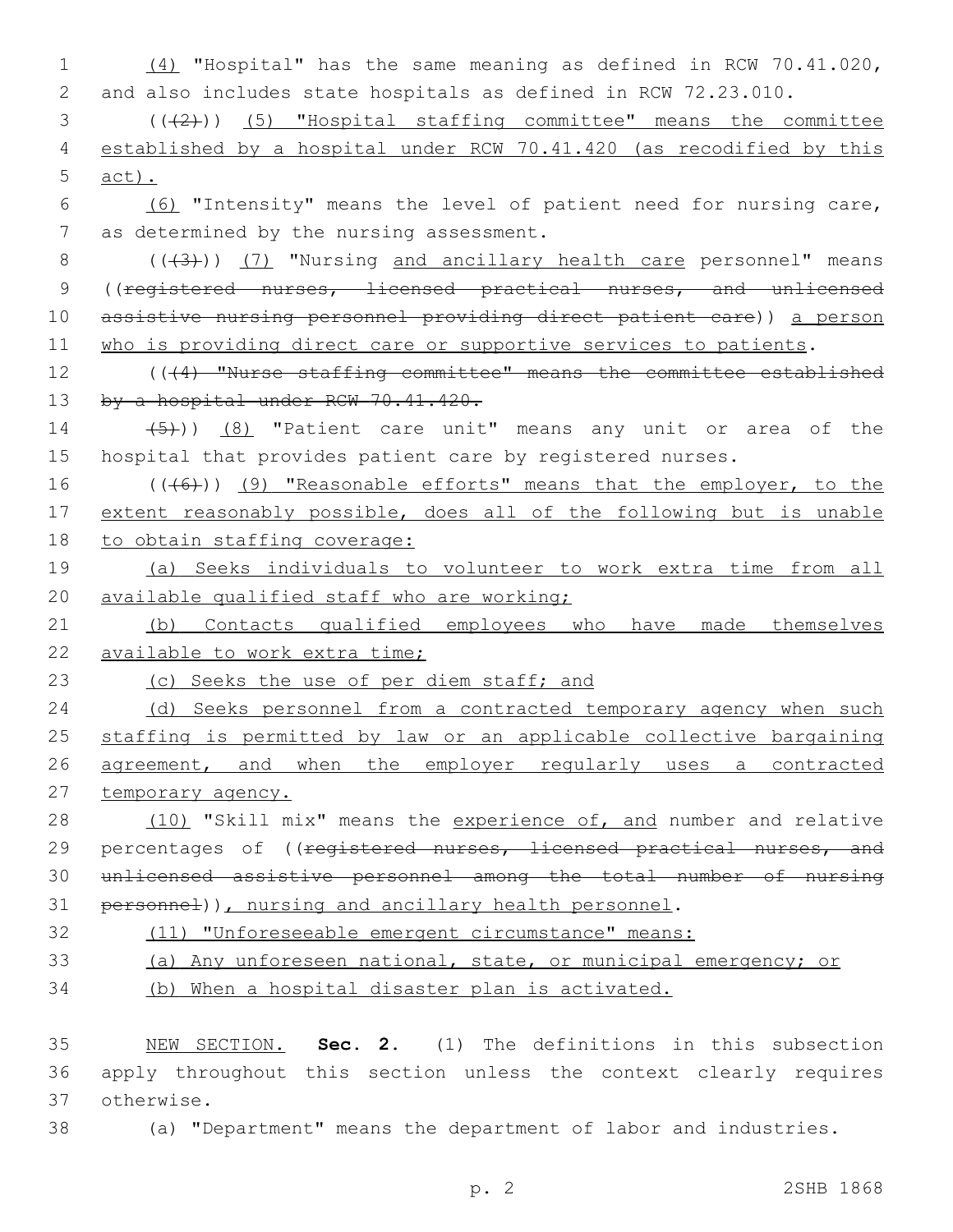(b) "Direct care nursing assistant-certified" means an individual certified under chapter 18.88A RCW who provides direct care to 3 patients.

 (c) "Direct care registered nurse" means an individual licensed as a nurse under chapter 18.79 RCW who provides direct care to 6 patients.

(d) "Hospital" has the same meaning as defined in RCW 70.41.020.

 (e) "Hospital staffing committee" means the committee established by a hospital under RCW 70.41.420 (as recodified by this act).

 (f) "Patient care unit" means any unit or area of the hospital 11 that provides patient care by registered nurses.

 (2)(a) A hospital shall comply with minimum staffing standards in 13 accordance with this section.

 (b) The department shall enforce compliance with this section 15 under sections 10 through 12 of this act.

 (3) Direct care registered nurses shall not be assigned more 17 patients than the following for any shift:

 (a) Emergency department: One direct care registered nurse to three nontrauma or noncritical care patients and one direct care registered nurse to one trauma or critical care patient;

 (b) Intensive care unit, such as critical care unit, special care unit, coronary care unit, pediatric intensive care, neonatal intensive care, neurological critical care unit, or a burn unit: One direct care registered nurse to two patients or one direct care registered nurse to one patient depending on the stability of the 26 patient as assessed by the direct care registered nurse on the unit;

 (c) Labor and delivery: One direct care registered nurse to two patients and one direct care registered nurse to one patient for active labor and in all stages of labor for any patients with 30 complications;

 (d) Postpartum, antepartum, and well-baby nursery: One direct care registered nurse to six patients in postpartum, antepartum, and well-baby nursery. In this context, the mother and the baby are each counted as separate patients. This would mean, for example, one direct care registered nurse to three mother-baby couplets;

 (e) Operating room: One direct care registered nurse to one 37 patient;

(f) Oncology: One direct care registered nurse to four patients;

 (g) Postanesthesia care unit: One direct care registered nurse to 40 two patients;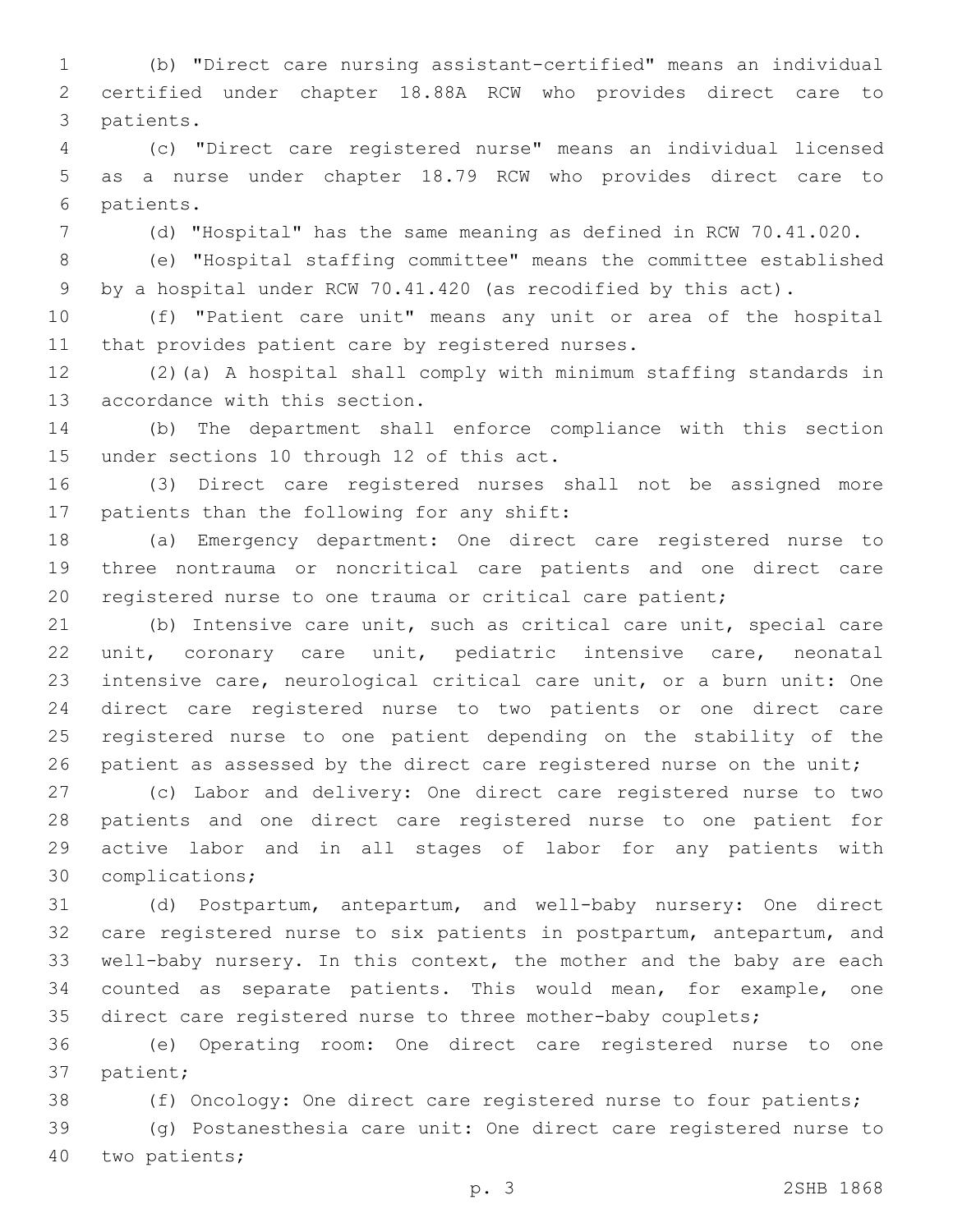(h) Progressive care unit, intensive specialty care unit, or stepdown unit: One direct care registered nurse to three patients;

 (i) Medical-surgical unit: One direct care registered nurse to 4 four patients;

 (j) Telemetry unit: One direct care registered nurse to three 6 patients;

 (k) Psychiatric unit: One direct care registered nurse to six 8 patients;

 (l) Pediatrics: One direct care registered nurse to three 10 patients.

 (4) Direct care nursing assistants-certified shall not be assigned more patients than the following for any shift:

 (a) Intensive care unit, such as critical care unit, special care unit, coronary care unit, pediatric intensive care, neonatal intensive care, neurological critical care unit, or a burn unit: One direct care nursing assistant-certified to eight patients;

 (b) Cardiac unit: One direct care nursing assistant-certified to 18 four patients;

 (c) Labor and delivery: One direct care nursing assistant- certified to eight patients and one direct care nursing assistant- certified to four patients for active labor and in all stages of 22 labor for any patients with complications;

 (d) Oncology: One direct care nursing assistant-certified to 24 seven patients;

 (e) Postanesthesia care unit: One direct care nursing assistant-26 certified to eight patients;

 (f) Progressive care unit, intensive specialty care unit, or stepdown unit: One direct care nursing assistant-certified to eight 29 patients;

 (g) Medical-surgical unit: One direct care nursing assistant-31 certified to eight patients;

 (h) Telemetry unit: One direct care nursing assistant-certified 33 to eight patients;

 (i) Psychiatric unit: One direct care nursing assistant-certified 35 to seven patients;

 (j) Pediatrics: One direct care nursing assistant-certified to 13 37 patients;

 (k) Emergency department: One direct care nursing assistant-39 certified to seven patients;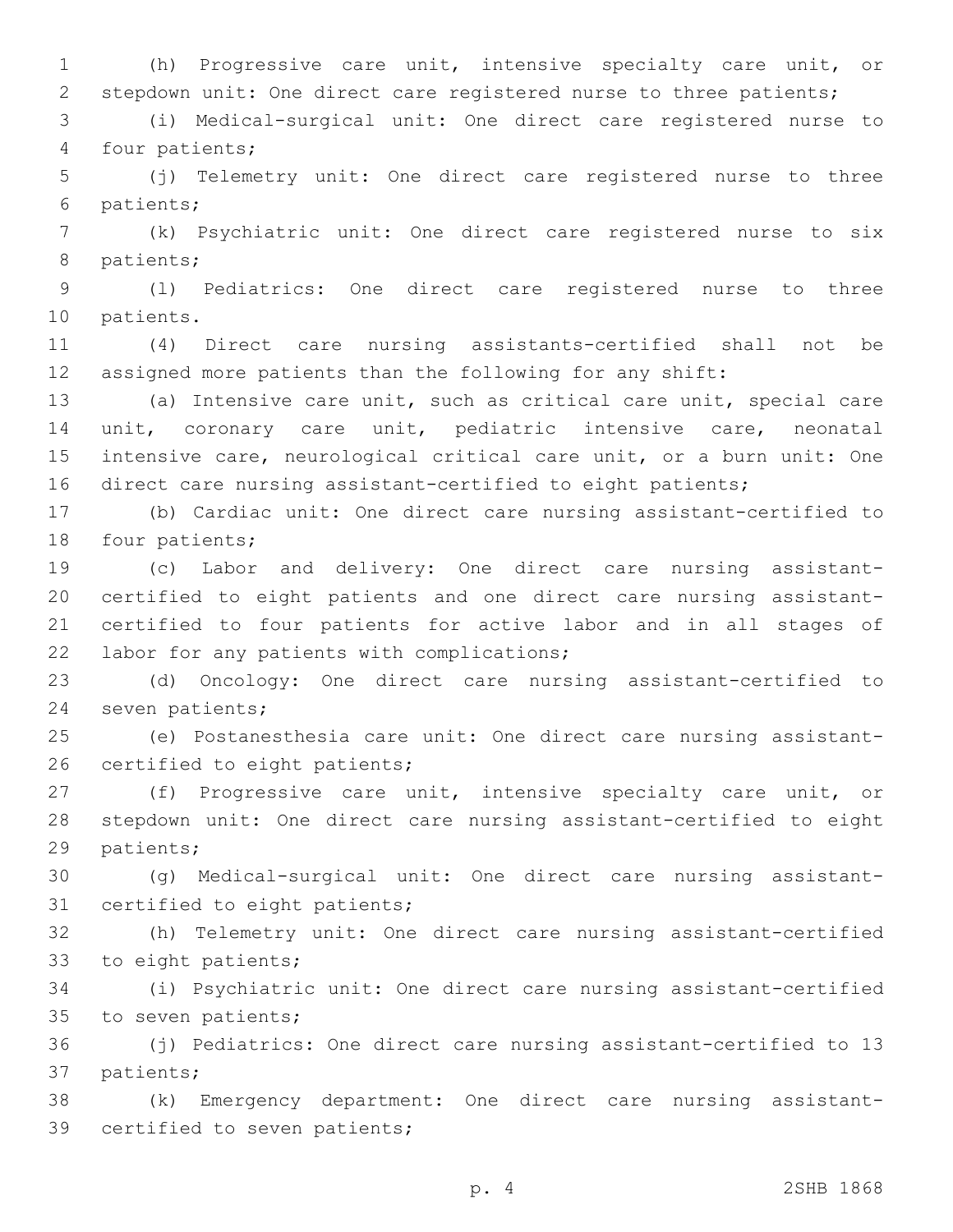(l) Telesitting unit: One direct care nursing assistant-certified 2 to eight patients;

 (m) Cardiac monitoring unit: One direct care nursing assistant-4 certified to 50 patients.

 (5)(a) The personnel assignment limits established in this section are based on the type of care provided in these patient care units, regardless of the specific name or reference the hospital 8 calls these units.

 (b) The personnel assignment limits established in this section represent the maximum number of patients to which a direct care registered nurse or direct care nursing assistant-certified may be 12 assigned at all points during a shift.

 (c) A hospital may not average the number of patients and the total number of direct care registered nurses and direct care nursing assistants-certified assigned to patients in a unit during any one shift or over any period of time, in order to meet the personnel 17 assignment limits established in this section.

 (6) Nothing in this section precludes a hospital from assigning fewer patients to a direct care registered nurse or direct care nursing assistant-certified than the limits established in this 21 section.

 (7) The personnel assignment limits established in this section do not decrease any nurse-to-patient staffing levels in effect pursuant to a collective bargaining agreement or hospital's staffing plan in effect on the effective date of this section.

 (8) A direct care registered nurse or direct care nursing assistant-certified may not be assigned to a nursing unit or clinical area unless that nurse has first received orientation in that clinical area sufficient to provide competent care to patients in that area and has demonstrated current competence in providing care 31 in that area.

 (9)(a) Except as provided in (b) of this subsection, a hospital shall develop and implement minimum staffing standards into its staffing plan required under RCW 70.41.420 (as recodified by this 35 act), no later than two years after the effective date of this 36 section.

 (b) The following hospitals shall develop and implement minimum staffing standards into their staffing plan required under RCW 70.41.420 (as recodified by this act) no later than four years after 40 the effective date of this section: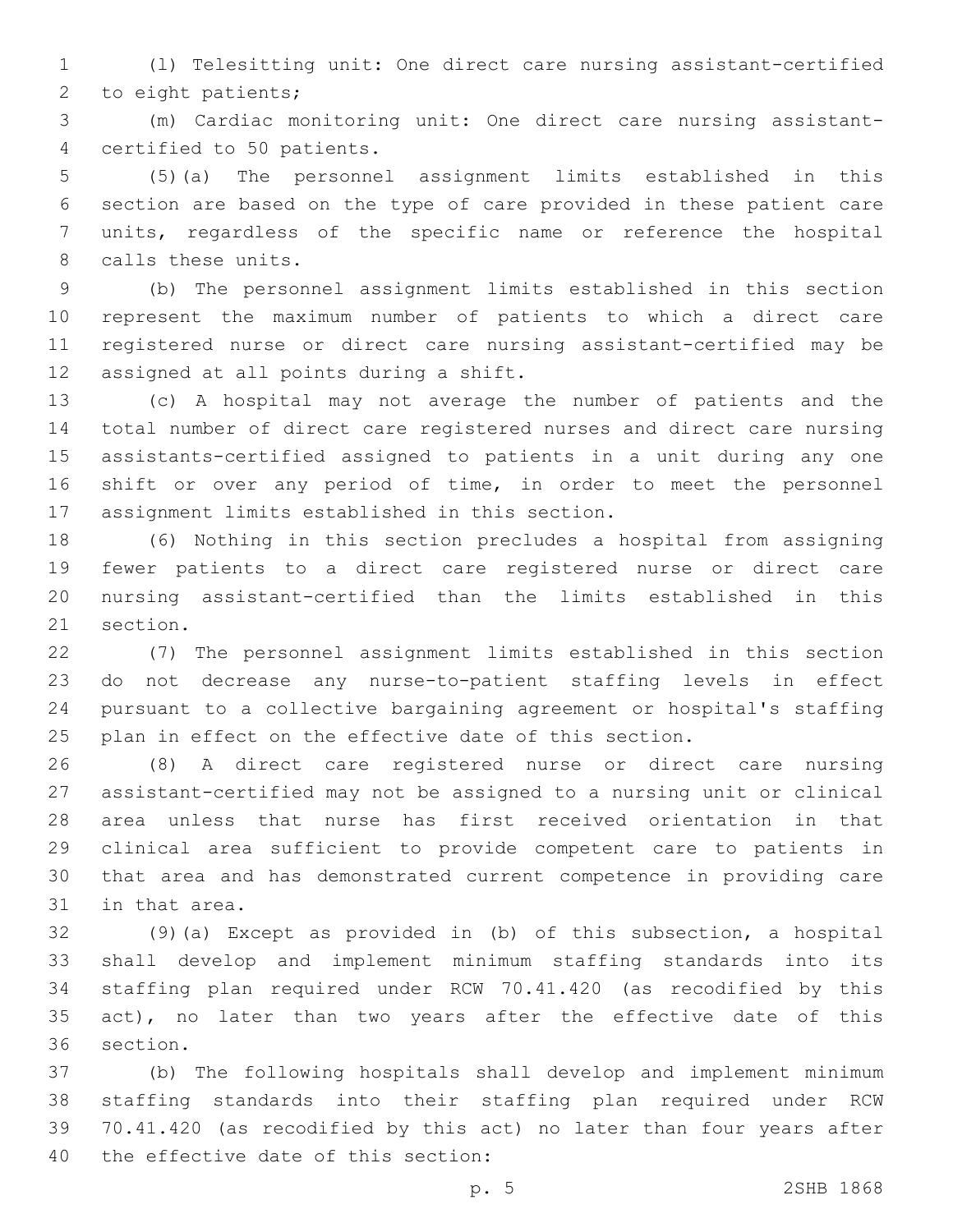1 (i) Hospitals certified as critical access hospitals under 42 U.S.C. Sec. 1395i-4;2

3 (ii) Hospitals with fewer than 25 acute care beds in operation; 4 and

 (iii) Hospitals certified by the centers for medicare and medicaid services as sole community hospitals as of January 1, 2013, that: Have had less than 150 acute care licensed beds in fiscal year 2011; have a level III adult trauma service designation from the department of health as of January 1, 2014; and are owned and 10 operated by the state or a political subdivision.

11 **Sec. 3.** RCW 70.41.420 and 2017 c 249 s 2 are each amended to 12 read as follows:

13 (1) By September 1, ((2008)) 2023, each hospital shall establish 14 a ((nurse)) hospital staffing committee, either by creating a new 15 committee or assigning the functions of  $((a))$  an existing nurse 16 staffing committee to ((an existing)) a hospital staffing committee.

17 (a) At least ((one-half)) 50 percent of the members of the 18 ((nurse)) hospital staffing committee shall be ((registered nurses)) 19 nursing and ancillary health care personnel, who are nonsupervisory 20 and nonmanagerial, currently providing direct patient care ((and up 21 to one-half of the members shall be determined by the hospital 22 administration)). The selection of the ((registered nurses providing 23 direct patient care)) nursing and ancillary health care personnel 24 shall be according to the collective bargaining ((agreement)) 25 representative or representatives if there is one ((in effect)) or 26 more at the hospital. If there is no ((applicable)) collective 27 bargaining ((agreement)) representative, the members of the ((nurse)) 28 hospital staffing committee who are ((registered nurses)) nursing and 29 ancillary health care personnel providing direct patient care shall 30 be selected by their peers.

 (b) Up to 50 percent of the members of the hospital staffing committee shall be determined by the hospital administration and shall include but not be limited to the chief financial officer, the chief nursing officers, and patient care unit directors or managers or their designees.

 (2) Participation in the ((nurse)) hospital staffing committee by a hospital employee shall be on scheduled work time and compensated 38 at the appropriate rate of pay. ((Nurse)) Hospital staffing committee members shall be relieved of all other work duties during meetings of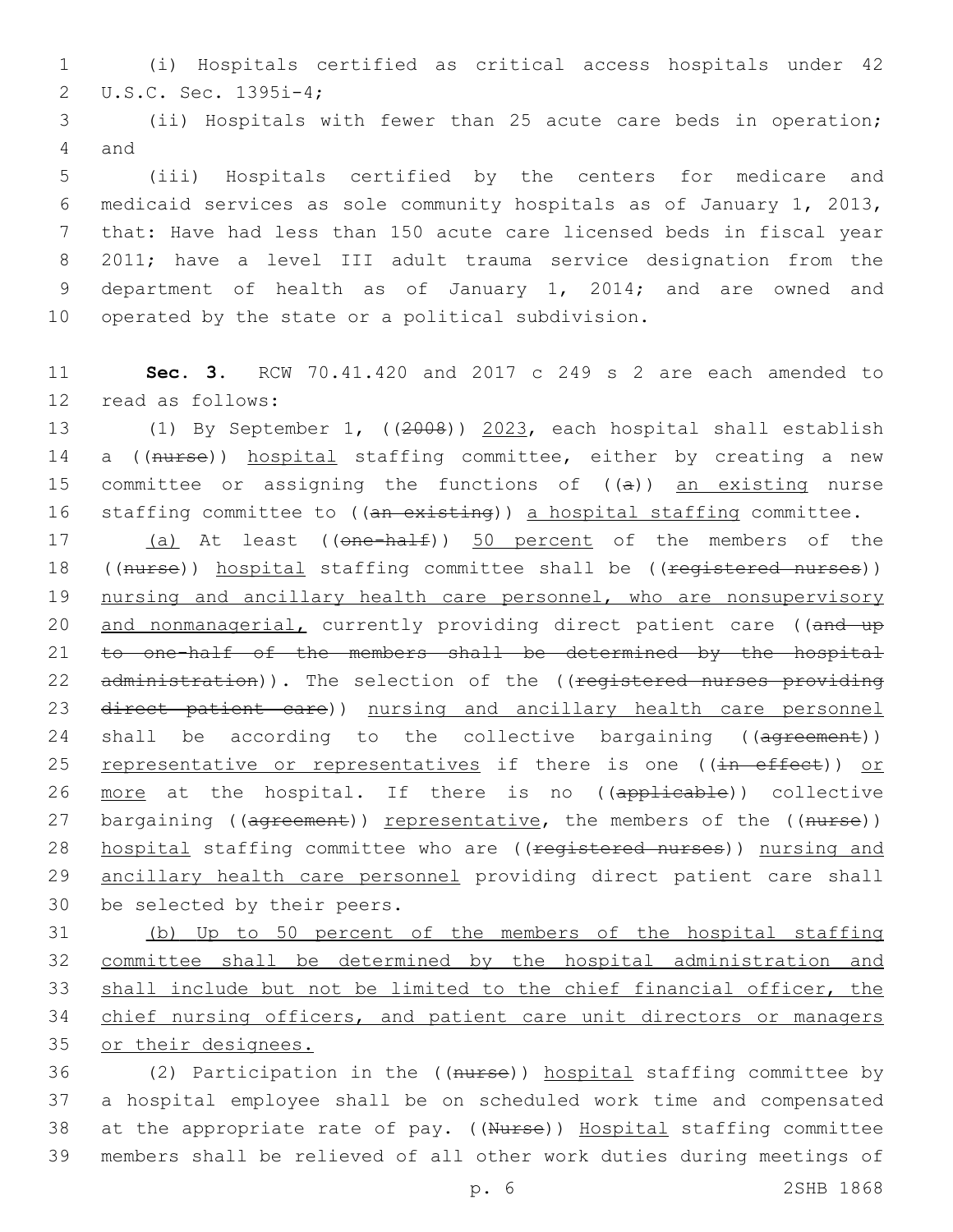1 the committee. Additional staffing relief must be provided if 2 necessary to ensure committee members are able to attend hospital 3 staffing committee meetings.

4 (3) Primary responsibilities of the ((nurse)) hospital staffing 5 committee shall include:

6 (a) Development and oversight of an annual patient care unit and 7 shift-based ((nurse)) staffing plan, in compliance with the standards 8 established in section 2 of this act and based on the needs of 9 patients, to be used as the primary component of the staffing budget. 10 The hospital staffing committee shall use a uniform format or form, 11 created by the department, for complying with the requirement to 12 submit the annual staffing plan. The uniform format or form must 13 allow patients and the public to clearly understand and compare 14 staffing patterns and actual levels of staffing across facilities. 15 Hospitals may include a description of additional resources available 16 to support unit-level patient care and a description of the hospital, 17 including the size and type of facility. Factors to be considered in 18 the development of the plan should include, but are not limited to:

19 (i) Census, including total numbers of patients on the unit on 20 each shift and activity such as patient discharges, admissions, and 21 transfers;

22 (ii) Level of intensity of all patients and nature of the care to 23 be delivered on each shift;

(iii) Skill mix;24

25 (iv) Level of experience and specialty certification or training 26 of nursing personnel providing care;

27 (v) The need for specialized or intensive equipment;

28 (vi) The architecture and geography of the patient care unit, 29 including but not limited to placement of patient rooms, treatment 30 areas, nursing stations, medication preparation areas, and equipment;

31 (vii) ((Staffing guidelines adopted or published by national 32 nursing professional associations, specialty nursing organizations, 33 and other health professional organizations;

34 (viii)) Availability of other personnel supporting nursing 35 services on the unit; and

36 (((ix) Strategies to enable registered nurses to take meal and 37 rest breaks as required by law or)) (viii) Ability to comply with the 38 terms of an applicable collective bargaining agreement, if any, 39 ((between the hospital and a representative of the nursing staff)) 40 and relevant state and federal laws and rules, including those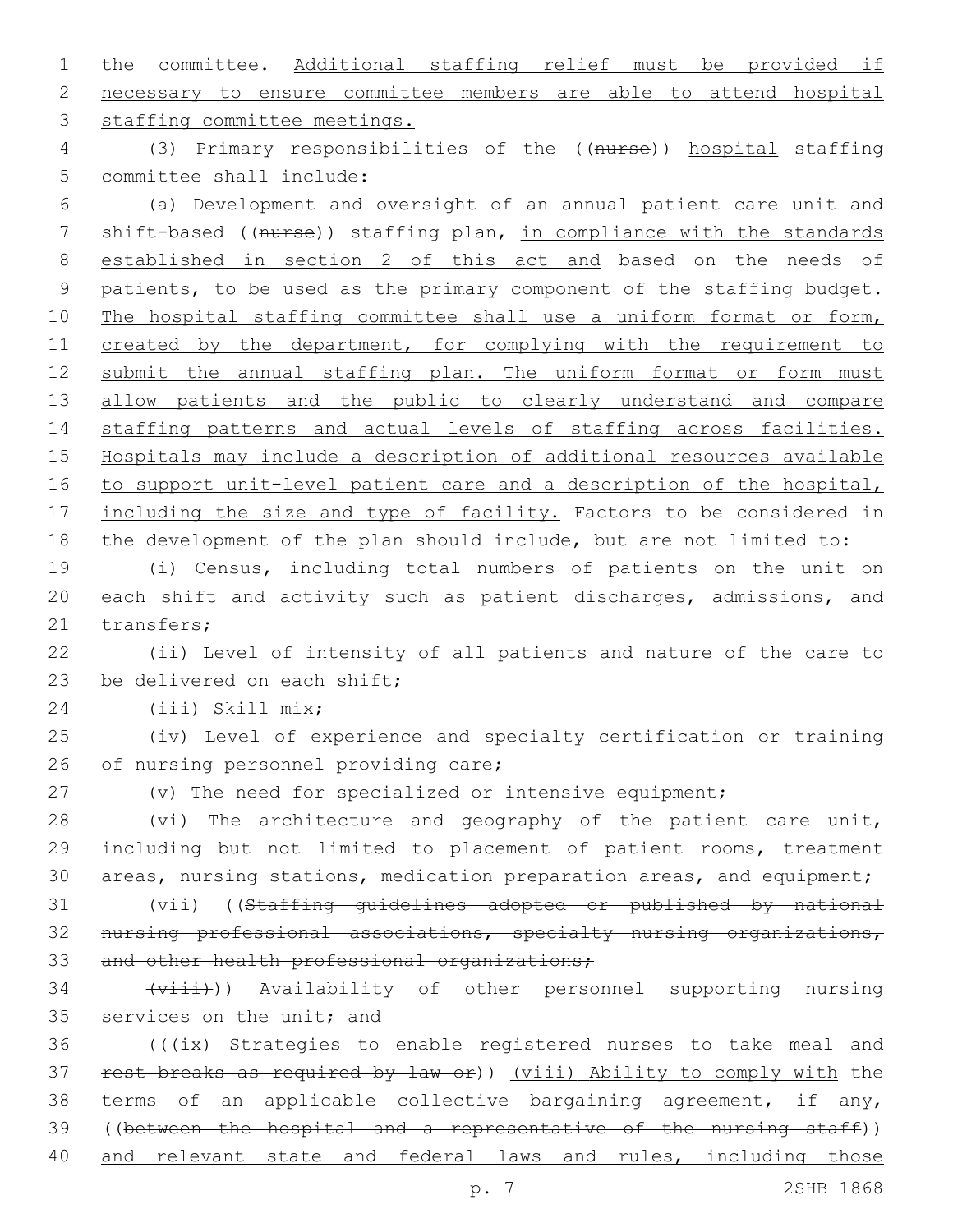1 regarding meal and rest breaks and use of overtime and on-call 2 shifts;

 (b) Semiannual review of the staffing plan against the ability to meet staffing standards established under section 2 of this act, patient need, and known evidence-based staffing information, including the nursing sensitive quality indicators collected by the 7 hospital;

8 (c) Review, assessment, and response to staffing variations or 9 ((concerns)) complaints presented to the committee.

10 (4) In addition to the factors listed in subsection (3)(a) of 11 this section, hospital finances and resources must be taken into 12 account in the development of the ((nurse)) staffing plan.

13 (5) The staffing plan must not diminish other standards contained 14 in state or federal law and rules, or the terms of an applicable 15 collective bargaining agreement  $((t, \text{if any, between the hospital and a})$ 16 representative of the nursing staff)).

17 (6)(a) The committee (( $w\text{+11}$ )) shall produce the hospital's annual 18 ((nurse)) staffing plan. If this staffing plan is not adopted by 19 consensus of the hospital( $(-$  the)) staffing committee, the prior 20 annual staffing plan remains in effect and the hospital is subject to 21 daily fines of \$10,000 for hospitals licensed under chapter 70.41 RCW 22 or daily fines of \$100 for: (i) Hospitals certified as critical 23 access hospitals; (ii) hospitals with fewer than 25 acute care beds 24 in operation; and (iii) hospitals certified by the centers for 25 medicare and medicaid services as sole community hospitals as of 26 January 1, 2013, that: Have had less than 150 acute care licensed 27 beds in fiscal year 2011; have a level III adult trauma service 28 designation from the department of health as of January 1, 2014; and 29 are owned and operated by the state or a political subdivision until 30 adoption of a new annual staffing plan by consensus of the committee.

31 (b) The chief executive officer shall provide ((a written 32 explanation of the reasons why the plan was not adopted to the 33 committee)) feedback to the hospital staffing committee on a 34 semiannual basis, prior to the committee's semiannual review and 35 adoption of an annual staffing plan. The ((chief executive officer)) 36 feedback must ((then either)):  $((+a+))$  (i) Identify those elements of 37 the ((proposed plan being changed prior to adoption of the plan by 38 the hospital or (b) prepare an alternate annual staffing plan that 39 must be adopted by the hospital)) staffing plan the chief executive 40 officer requests changes to; or (ii) provide a status report on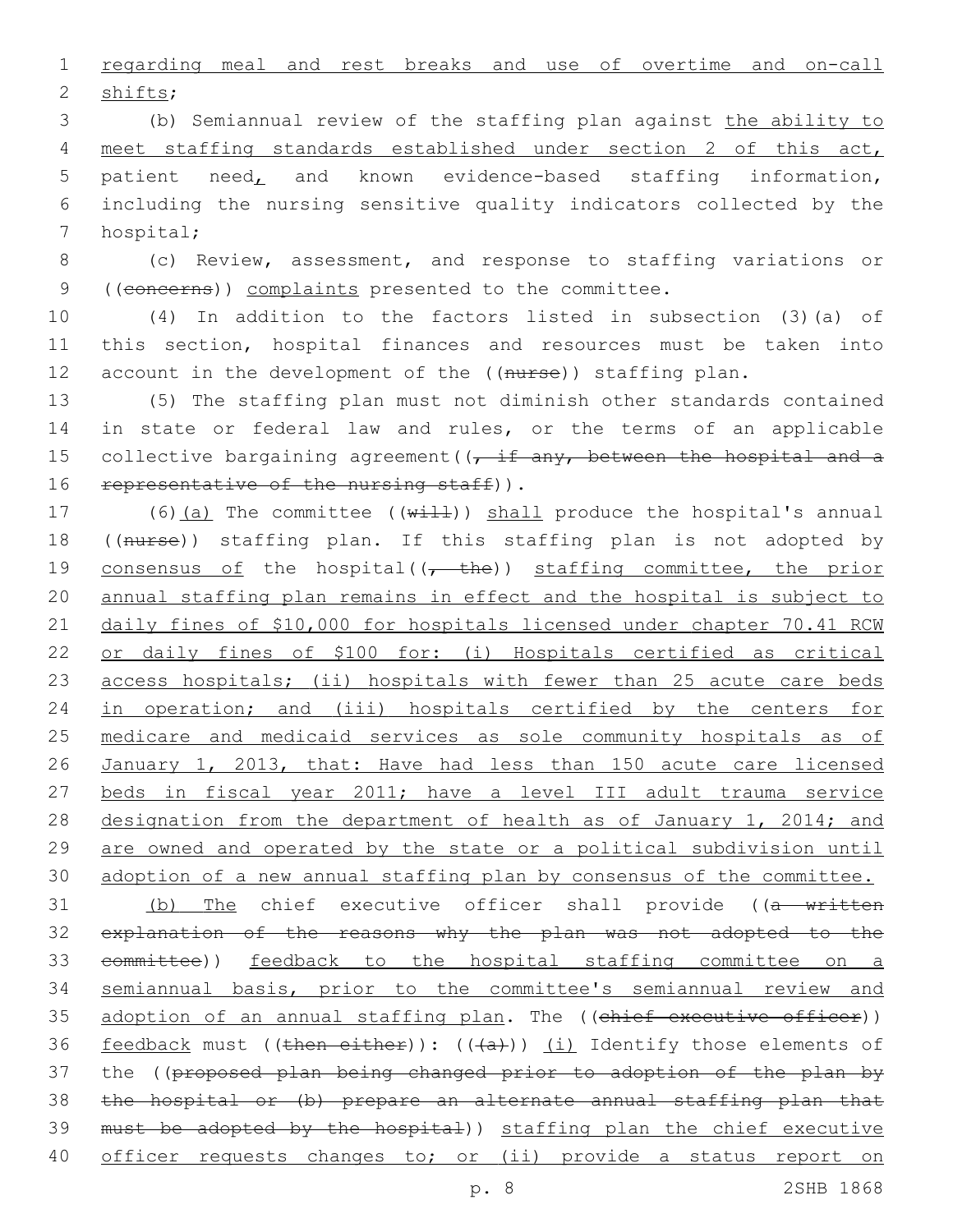1 implementation of the staffing plan including nursing sensitive 2 quality indicators collected by the hospital, patient surveys, and 3 recruitment and retention efforts.

4 (c) Beginning ((January 1, 2019)) June 1, 2023, each hospital 5 shall submit its staffing plan to the department and thereafter on an 6 annual basis and at any time in between that the plan is updated.

7 (7) Beginning ((January 1, 2019)) June 1, 2023, each hospital 8 shall implement the staffing plan and assign nursing personnel to 9 each patient care unit in accordance with the plan.

 (a) A registered nurse, ancillary health care personnel, 11 collective bargaining representative, patient, or other individual may report to the staffing committee any variations where the ((nurse)) personnel assignment in a patient care unit is not in accordance with the adopted staffing plan and may make a complaint to 15 the committee based on the variations.

16 (b) Shift-to-shift adjustments in staffing levels required by the 17 plan may be made by the appropriate hospital personnel overseeing 18 patient care operations. If a registered nurse or nursing assistant-19 certified on a patient care unit objects to a shift-to-shift 20 adjustment, the registered nurse or nursing assistant-certified may 21 submit the complaint to the staffing committee.

22 (c) Staffing committees shall develop a process to examine and 23 respond to data submitted under (a) and (b) of this subsection, 24 including the ability to determine if a specific complaint is 25 resolved or dismissing a complaint based on unsubstantiated data. All 26 complaints submitted to the hospital staffing committee must be 27 reviewed, regardless of what format the complainant uses to submit 28 the complaint.

 (8) Each hospital shall post, in a public area on each patient 30 care unit, the ((nurse)) staffing plan and the ((nurse)) staffing schedule for that shift on that unit, as well as the relevant clinical staffing for that shift. The staffing plan and current staffing levels must also be made available to patients and visitors 34 upon request.

35 (9) A hospital may not retaliate against or engage in any form of 36 intimidation of:

37 (a) An employee for performing any duties or responsibilities in 38 connection with the ((nurse)) staffing committee; or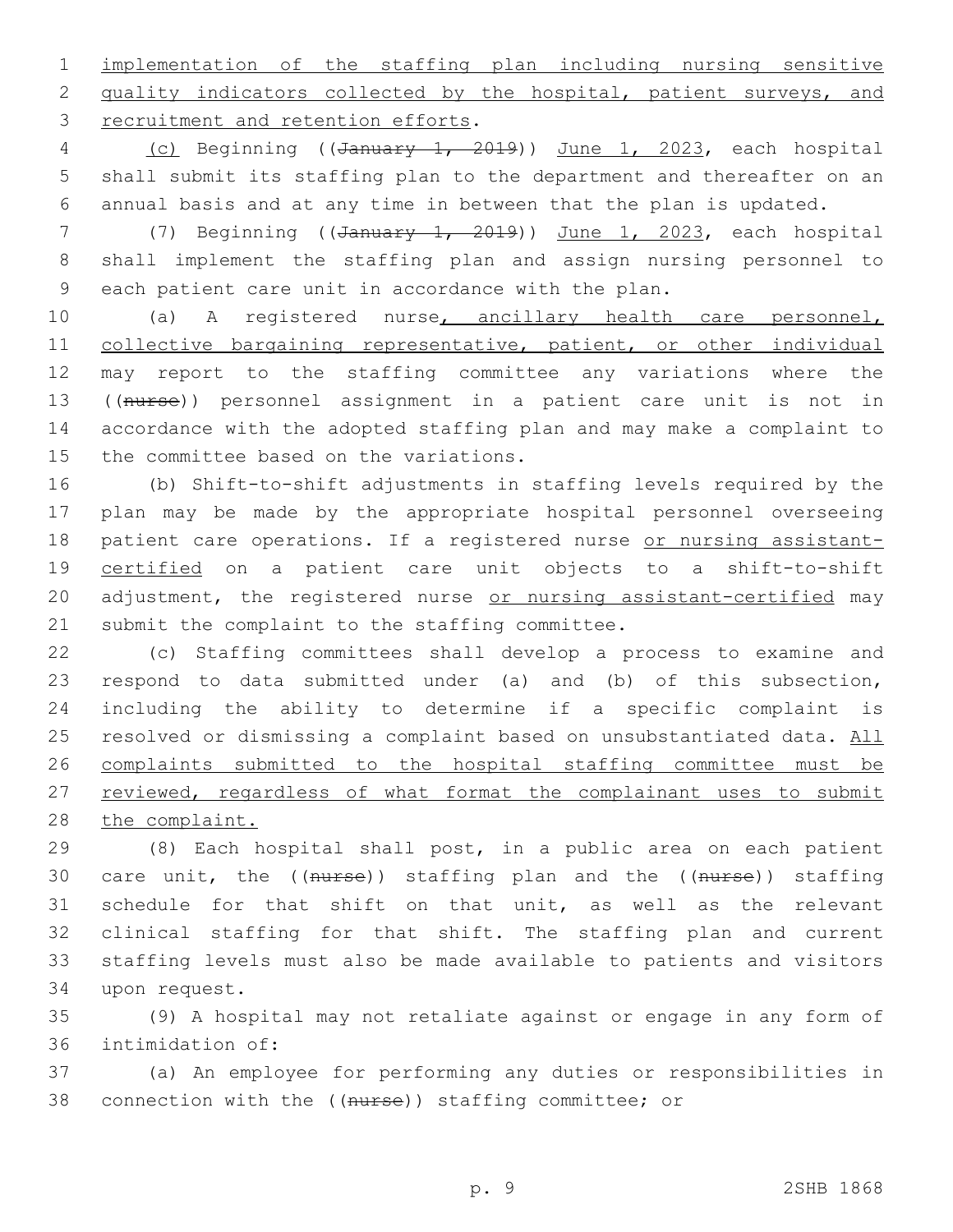(b) An employee, patient, or other individual who notifies the ((nurse)) staffing committee or the hospital administration of his or 3 her concerns on nurse or ancillary health care personnel staffing.

 (10) This section is not intended to create unreasonable burdens on critical access hospitals under 42 U.S.C. Sec. 1395i-4. Critical access hospitals may develop flexible approaches to accomplish the requirements of this section that may include but are not limited to 8 having ((nurse)) hospital staffing committees work by video 9 conference, telephone, or email.

 (11) The hospital staffing committee shall file with the department a charter that must include, but is not limited to:

 (a) Roles, responsibilities, and processes by which the hospital 13 staffing committee functions, including processes to ensure adequate 14 quorum and ability of committee members to attend;

 (b) Schedule for monthly meetings with more frequent meetings as needed that ensures committee members have 30-days notice of meetings;

 (c) Processes by which all staffing complaints will be reviewed, 19 noting the date received as well as initial, contingent, and final disposition of complaints and corrective action plan where applicable;

 (d) Processes by which complaints will be resolved within 60 days 23 of receipt and processes to ensure the complainant receives a letter 24 stating the outcome of the complaint;

25 (e) Processes for attendance by any nurse, ancillary health care personnel, collective bargaining representative, patient, or member 27 of the public who is involved in a complaint;

28 (f) Processes for the hospital staffing committee to conduct quarterly reviews of staff turnover rates including new hire turnover rates during first year of employment and hospital plans regarding workforce development;

 (g) Standards for hospital staffing committee approval of meeting documentation including meeting minutes, attendance, and actions taken; and

 (h) Policies for retention of meeting documentation for a minimum of three years and consistent with each hospital's document retention policies.

 **Sec. 4.** RCW 70.41.425 and 2017 c 249 s 3 are each amended to 39 read as follows: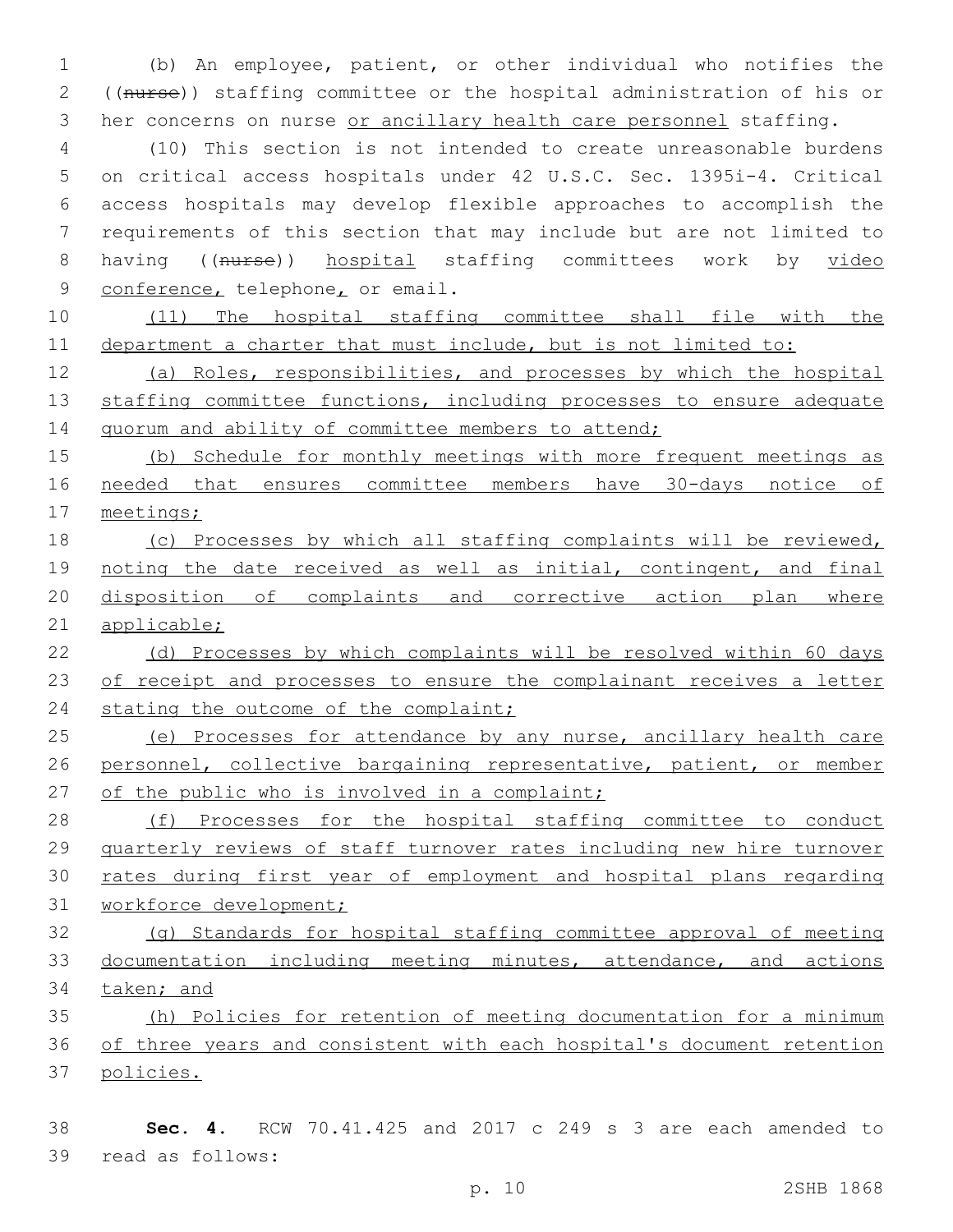(1)(a) The department shall investigate a complaint submitted under this section for violation of RCW 70.41.420 (as recodified by this act) or section 2 of this act following receipt of a complaint with documented evidence of failure to:4

(i) Form or establish a hospital staffing committee;

(ii) Conduct a semiannual review of a ((nurse)) staffing plan;

 (iii) Submit a ((nurse)) staffing plan on an annual basis and any 8 updates; or

9 (iv)( $(\overline{A})$ )) Follow the ((nursing)) personnel assignments in a 10 patient care unit in violation of section 2 of this act, RCW 70.41.420(7)(a) (as recodified by this act), or shift-to-shift adjustments in staffing levels in violation of RCW 70.41.420(7)(b) 13 (as recodified by this act).

14 (((B) The department may only investigate a complaint under this subsection (1)(a)(iv) after making an assessment that the submitted evidence indicates a continuing pattern of unresolved violations of 17 RCW 70.41.420(7) (a) or (b), that were submitted to the nurse staffing committee excluding complaints determined by the nurse 19 staffing committee to be resolved or dismissed. The submitted evidence must include the aggregate data contained in the complaints submitted to the hospital's nurse staffing committee that indicate a continuing pattern of unresolved violations for a minimum sixty-day continuous period leading up to receipt of the complaint by the department.

 (C) The department may not investigate a complaint under this 26 subsection (1)(a)(iv) in the event of unforeseeable emergency 27 circumstances or if the hospital, after consultation with the nurse 28 staffing committee, documents it has made reasonable efforts to obtain staffing to meet required assignments but has been unable to  $30 \frac{d\theta - \theta - \theta}{l}$ 

 (b) After an investigation conducted under (a) of this subsection, if the department determines that there has been a violation, the department shall require the hospital to submit a 34 corrective plan of action within ((forty-five)) 45 days of the presentation of findings from the department to the hospital.

 (c) Hospitals will not be found in violation of section 2 of this act or RCW 70.41.420 (as recodified by this act) if it has been 38 determined, following an investigation, that:

(i) There were unforeseeable emergent circumstances; or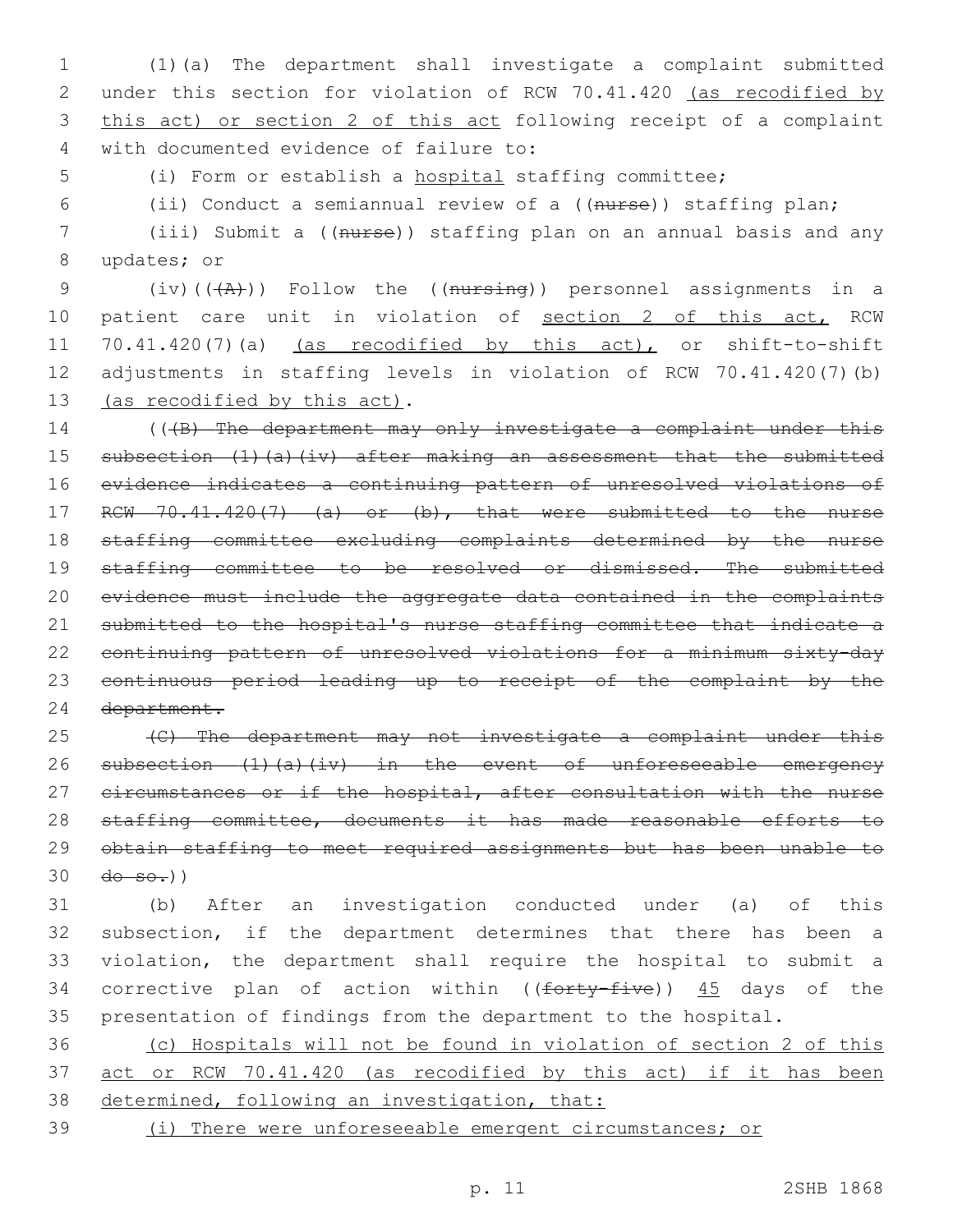(ii) The hospital, after consultation with the hospital staffing committee, documents that the hospital has made reasonable efforts to obtain and retain staffing to meet required personnel assignments but has been unable to do so.

 (d) No later than 30 days after a hospital deviates from its staffing plan as adopted by the staffing committee under RCW 70.41.420 (as recodified by this act), the hospital incident command shall report to the cochairs of the hospital staffing committee an assessment of the staffing needs arising from the unforeseeable emergent circumstance and the hospital's plan to address those identified staffing needs. Upon receipt of the report, the hospital staffing committee shall convene to develop a contingency staffing 13 plan to address the needs arising from the unforeseeable emergent 14 circumstance. The hospital's deviation from its staffing plan may not 15 be in effect for more than 90 days without the approval of the hospital staffing committee.

 (2) In the event that a hospital fails to submit or submits but fails to follow such a corrective plan of action in response to a violation or violations found by the department based on a complaint filed pursuant to subsection (1) of this section, the department may impose, for all violations asserted against a hospital at any time, a 22 civil penalty of ((one hundred dollars)) \$10,000 per day for hospitals licensed under chapter 70.41 RCW, or \$100 per day for: (a) Hospitals certified as critical access hospitals; (b) hospitals with 25 <u>fewer than 25 acute care beds in operation; and (c) hospitals</u> 26 certified by the centers for medicare and medicaid services as sole 27 community hospitals as of January 1, 2013, that: Have had less than 150 acute care licensed beds in fiscal year 2011; have a level III adult trauma service designation from the department of health as of 30 January 1, 2014; and are owned and operated by the state or a political subdivision. Civil penalties apply until the hospital 32 submits (( $e$ r begins to follow)) a corrective plan of action (( $e$ r 33 takes other action agreed to)) that has been approved by the department and follows the corrective plan of action for 90 days. Once the approved corrective action plan has been followed by the hospital for 90 days, the department may reduce the accumulated fine. The fine shall continue to accumulate until the 90 days has passed. Revenue from these fines must be deposited into the supplemental 39 pension fund established under RCW 51.44.033.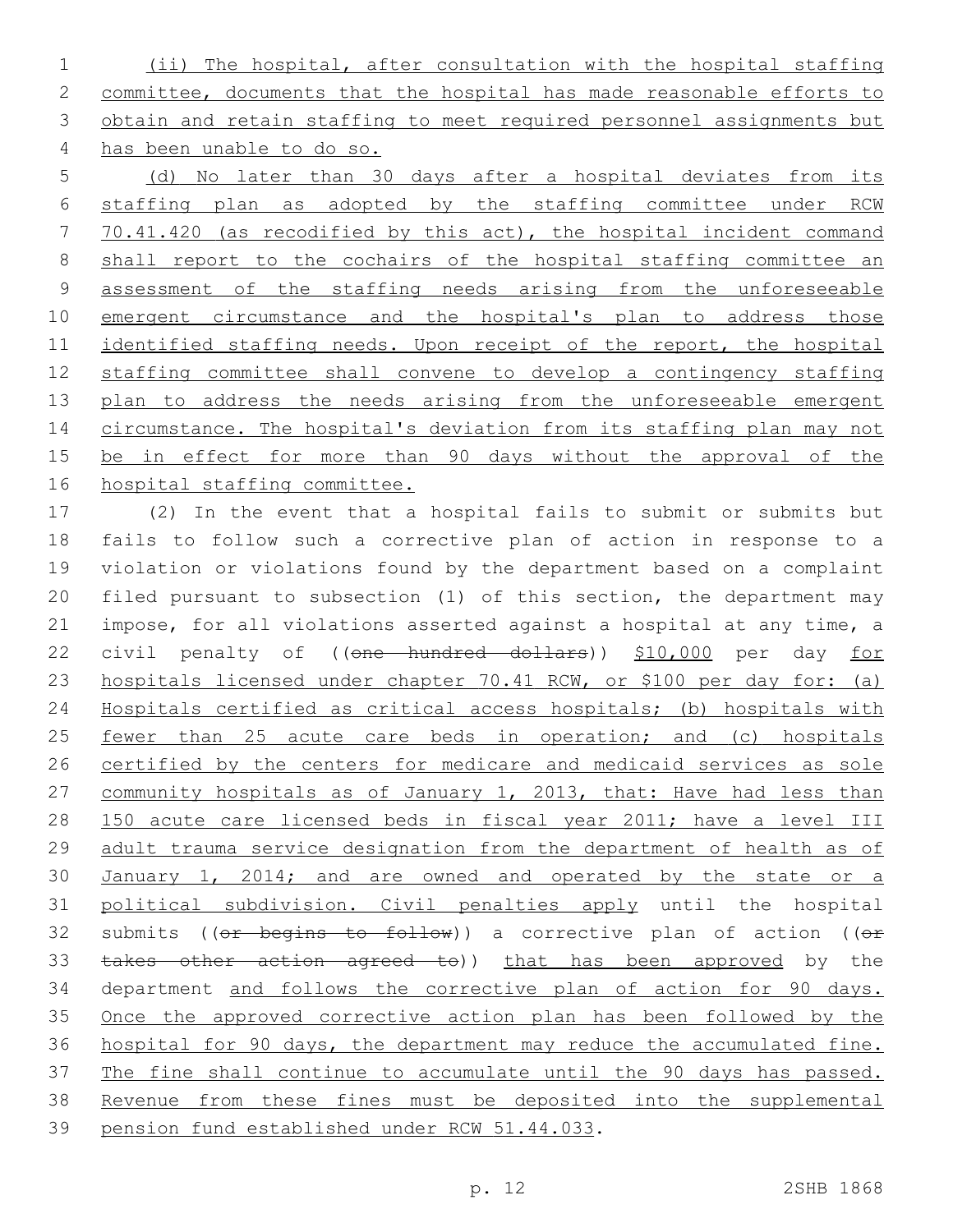1 (3) The department shall maintain for public inspection records 2 of any civil ((penalties,)) penalty and administrative actions ( $(-$  or 3 <del>license suspensions or revocations</del>)) imposed on hospitals under this 4 section. In addition, the department must report violations of this 5 section on its website.

6 (4) ((For purposes of this section, "unforeseeable emergency 7 circumstance" means:

8 (a) Any unforeseen national, state, or municipal emergency;

9 (b) When a hospital disaster plan is activated;

10 (c) Any unforeseen disaster or other catastrophic event that 11 substantially affects or increases the need for health care services;  $12$   $\Theta$  $\mathbf{f}$ 

13 (d) When a hospital is diverting patients to another hospital or 14 hospitals for treatment or the hospital is receiving patients who are 15 from another hospital or hospitals.

## 16  $(5)$ )) Nothing in this section shall be construed to preclude the 17 ability to otherwise submit a complaint to the department for failure 18 to follow RCW 70.41.420 (as recodified by this act).

19 (((6) The department shall submit a report to the legislature on 20 December 31, 2020. This report shall include the number of complaints 21 submitted to the department under this section, the disposition of 22 these complaints, the number of investigations conducted, the 23 associated costs for complaint investigations, and recommendations 24 for any needed statutory changes. The department shall also project, 25 based on experience, the impact, if any, on hospital licensing fees 26 over the next four years. Prior to the submission of the report, the 27 secretary shall convene a stakeholder group consisting of the 28 Washington state hospital association, the Washington state nurses 29 association, service employees international union healthcare 1199NW, 30 and united food and commercial workers 21. The stakeholder group 31 shall review the report prior to its submission to review findings 32 and jointly develop any legislative recommendations to be included in 33 the report.

## 34 (7) No fees shall be increased to implement chapter 249, Laws of 35 2017 prior to July 1, 2021.)

 NEW SECTION. **Sec. 5.** (1)(a) The department shall review each hospital staffing plan submitted by a hospital to ensure it is received by the appropriate deadline and is completed on the department-issued staffing plan form.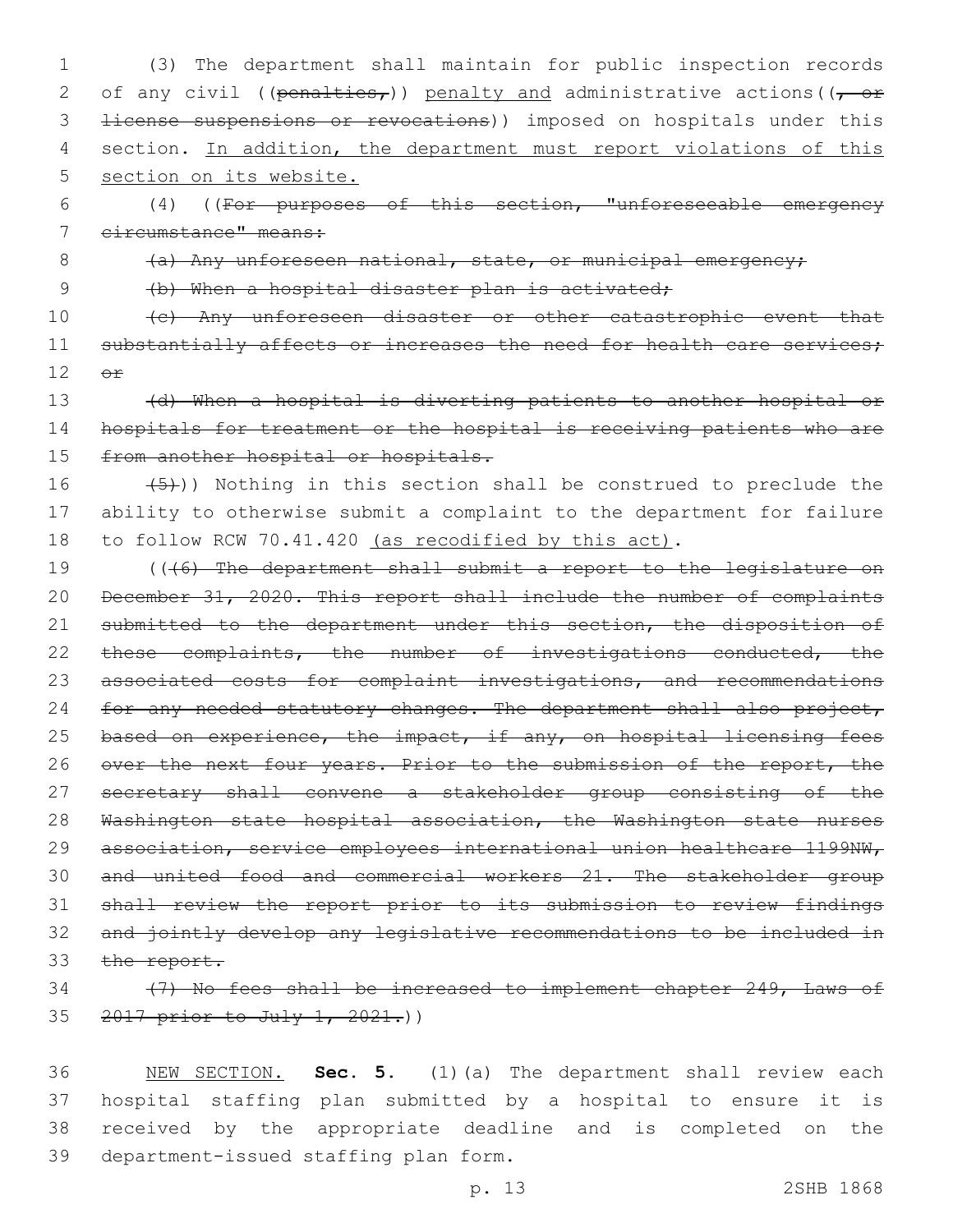(b) The hospital must complete all portions of the staffing plan form. The department may determine that a hospital has failed to timely submit its staffing plan if the staffing plan form is incomplete.4

 (c) Failure to submit the staffing plan by the appropriate deadline will result in a violation and civil penalty of \$25,000 issued by the department. Revenue from these fines must be deposited into the supplemental pension fund established under RCW 51.44.033.

 (2) Failure to submit a staffing committee charter to the department by the appropriate deadline will result in a violation and a civil penalty of \$25,000 issued by the department. Revenue from these fines must be deposited into the supplemental pension fund 13 established under RCW 51.44.033.

14 (3) The department must post on its website:

15 (a) Hospital staffing plans;

16 (b) Staffing committee charters; and

17 (c) Violations of this section.

18 **Sec. 6.** RCW 49.12.480 and 2019 c 296 s 1 are each amended to 19 read as follows:

20 (1) An employer shall provide employees with meal and rest 21 periods as required by law, subject to the following:

22 (a) Rest periods must be scheduled at any point during each work 23 period during which the employee is required to receive a rest 24 period;

25 (b) Employers must provide employees with uninterrupted meal and 26 rest breaks. This subsection (1)(b) does not apply in the case of  $($ .

27 (i) An)) an unforeseeable emergent circumstance, as defined in 28 RCW 49.28.130( $\left(\frac{1}{1}\right)$ 

29 (ii) A clinical circumstance, as determined by the employee, 30 employer, or employer's designee, that may lead to a significant 31 adverse effect on the patient's condition:

32 (A) Without the knowledge, specific skill, or ability of the 33 employee on break; or

34 (B) Due to an unforeseen or unavoidable event relating to patient 35 care delivery requiring immediate action that could not be planned 36 for by an employer;

37 (c) For any rest break that is interrupted before ten complete 38 minutes by an employer or employer's designee under the provisions of 39 (b)(ii) of this subsection, the employee must be given an additional

p. 14 2SHB 1868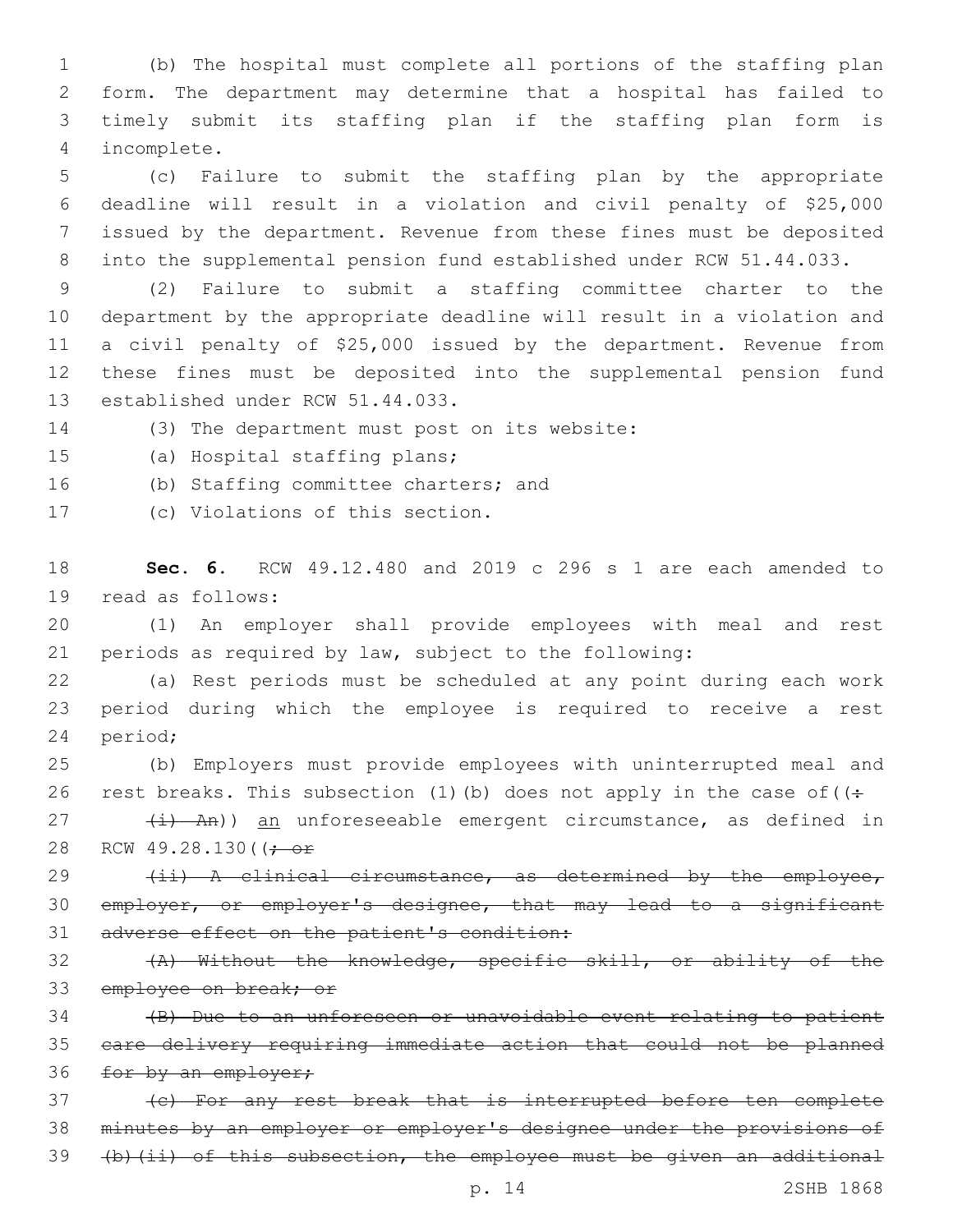1 ten minute uninterrupted rest break at the earliest reasonable time 2 during the work period during which the employee is required to 3 receive a rest period. If the elements of this subsection are met, a 4 rest break shall be considered taken for the purposes of the minimum 5 wage act as defined by chapter 49.46 RCW)) (as recodified by this act).6 7 (2) The employer shall provide a mechanism to record when an 8 employee misses a meal or rest period and maintain these records. 9 (3) For purposes of this section, the following terms have the 10 following meanings: 11 (a) "Employee" means a person who: 12 (i) Is employed by ((a health care facility)) an employer; 13 (ii) Is involved in direct patient care activities or clinical 14 services; and 15 (iii) Receives an hourly wage or is covered by a collective 16 bargaining agreement ( $\rightarrow$  and 17 (iv) Is a licensed practical nurse or registered nurse licensed 18 under chapter 18.79 RCW, a surgical technologist registered under 19 chapter 18.215 RCW, a diagnostic radiologic technologist or 20 cardiovascular invasive specialist certified under chapter 18.84 RCW, 21 a respiratory care practitioner licensed under chapter 18.89 RCW, or 22 a nursing assistant-certified as defined in RCW 18.88A.020)). 23 (b) "Employer" means hospitals licensed under chapter 70.41 24 RCW( $\sqrt{ }$  except that the following hospitals are excluded until July 1,  $25 \frac{2021}{1}$ 26 (i) Hospitals certified as critical access hospitals under 42 27 U.S.C. Sec. 1395i-4; 28 (ii) Hospitals with fewer than twenty-five acute care beds in 29 operation; and 30 (iii) Hospitals certified by the centers for medicare and 31 medicaid services as sole community hospitals as of January 1, 2013, 32 that: Have had less than one hundred fifty acute care licensed beds 33 in fiscal year 2011; have a level III adult trauma service 34 designation from the department of health as of January 1, 2014; and

35 are owned and operated by the state or a political subdivision)).

36 **Sec. 7.** RCW 49.28.130 and 2019 c 296 s 2 are each amended to 37 read as follows: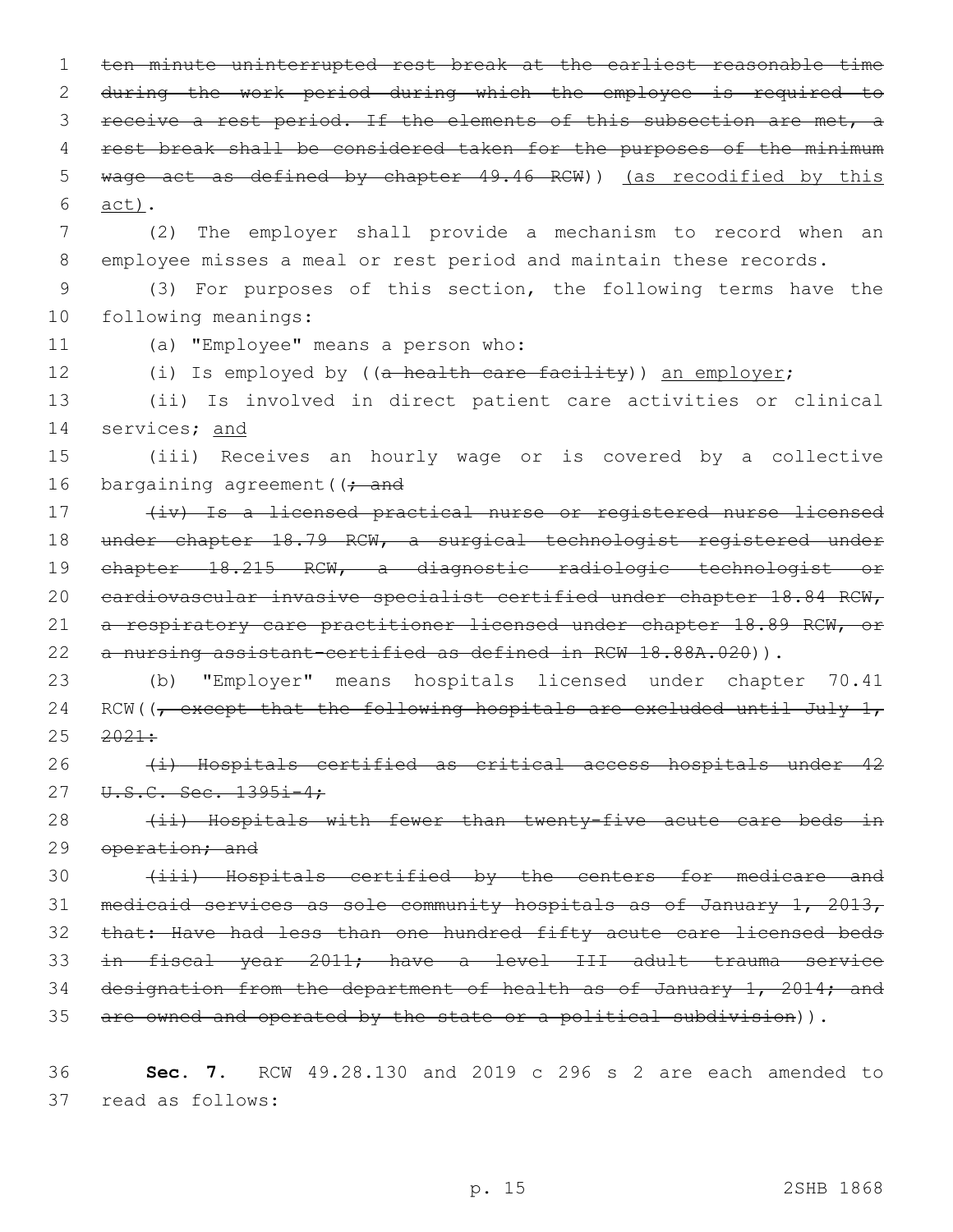1 The definitions in this section apply throughout this section and 2 RCW 49.28.140 and 49.28.150 (as recodified by this act) unless the 3 context clearly requires otherwise.

(1)(a) "Employee" means a person who:4

5 (i) Is employed by a health care facility;

6 (ii) Is involved in direct patient care activities or clinical 7 services; and

8 (iii) Receives an hourly wage or is covered by a collective 9 bargaining agreement ( $\rightarrow$  and

10 (iv) Is either:

11 (A) A licensed practical nurse or registered nurse licensed under 12 chapter 18.79 RCW; or

13 (B) Beginning July 1, 2020, a surgical technologist registered 14 under chapter 18.215 RCW, a diagnostic radiologic technologist or 15 cardiovascular invasive specialist certified under chapter 18.84 RCW, 16 a respiratory care practitioner licensed under chapter 18.89 RCW, or 17 a nursing assistant-certified as defined in RCW 18.88A.020)).

18 (b) "Employee" does not mean a person who is both:

19 (i) ((<del>Is employed</del>)) Employed by a health care facility as defined 20 in subsection (3)(a)(v) of this section; and

21 (ii)  $((\pm s - a))$  A surgical technologist registered under chapter 22 18.215 RCW, a diagnostic radiologic technologist or cardiovascular 23 invasive specialist certified under chapter 18.84 RCW, a respiratory 24 care practitioner licensed under chapter 18.89 RCW, or a certified 25 nursing assistant as defined in RCW 18.88A.020.

 (2) "Employer" means an individual, partnership, association, corporation, the state, a political subdivision of the state, or person or group of persons, acting directly or indirectly in the 29 interest of a health care facility.

30 (3)(a) "Health care facility" means the following facilities, or 31 any part of the facility, including such facilities if owned and 32 operated by a political subdivision or instrumentality of the state, 33 that operate on a twenty-four hours per day, seven days per week 34 basis:

35 (i) Hospices licensed under chapter 70.127 RCW;

36 (ii) Hospitals licensed under chapter 70.41 RCW((, except that 37 until July 1, 2021, the provisions of section 3, chapter 296, Laws of 38 2019 do not apply to:

39 (A) Hospitals certified as critical access hospitals under 42 40 U.S.C. Sec. 1395i-4;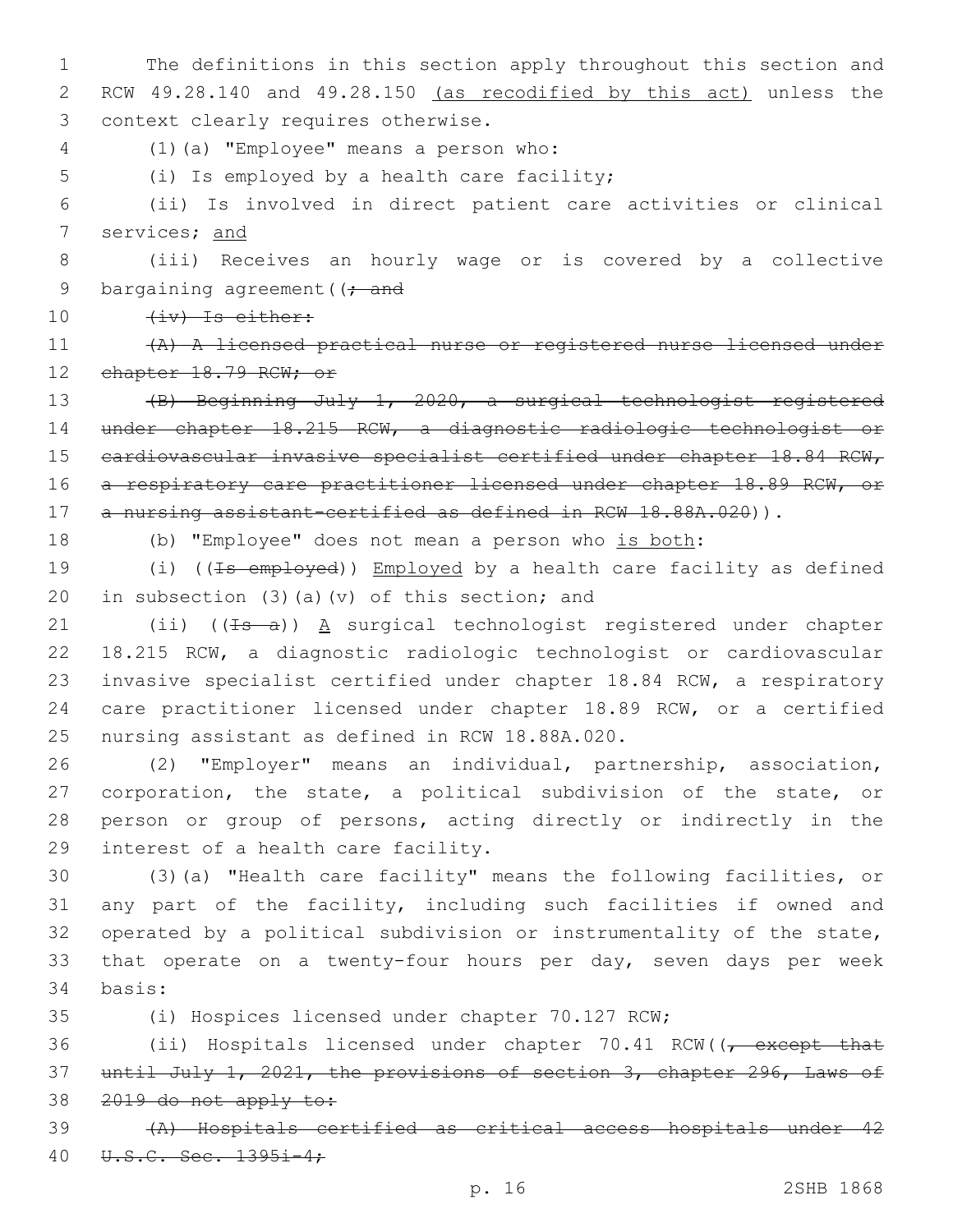(B) Hospitals with fewer than twenty-five acute care beds in

2 operation; and

 (C) Hospitals certified by the centers for medicare and medicaid services as sole community hospitals as of January 1, 2013, that: Have had less than one hundred fifty acute care licensed beds in fiscal year 2011; have a level III adult trauma service designation from the department of health as of January 1, 2014; and are owned 8 and operated by the state or a political subdivision));

(iii) Rural health care facilities as defined in RCW 70.175.020;

 (iv) Psychiatric hospitals licensed under chapter 71.12 RCW; or (v) Facilities owned and operated by the department of corrections or by a governing unit as defined in RCW 70.48.020 in a correctional institution as defined in RCW 9.94.049 that provide 14 health care services.

 (b) If a nursing home regulated under chapter 18.51 RCW or a home health agency regulated under chapter 70.127 RCW is operating under the license of a health care facility, the nursing home or home health agency is considered part of the health care facility for the 19 purposes of this subsection.

 (4) "Overtime" means the hours worked in excess of an agreed upon, predetermined, regularly scheduled shift within a twenty-four hour period not to exceed twelve hours in a twenty-four hour period or eighty hours in a consecutive fourteen-day period.

 (5) "On-call time" means time spent by an employee who is not working on the premises of the place of employment but who is compensated for availability or who, as a condition of employment, has agreed to be available to return to the premises of the place of 28 employment on short notice if the need arises.

 (6) "Reasonable efforts" means that the employer, to the extent reasonably possible, does all of the following but is unable to 31 obtain staffing coverage:

 (a) Seeks individuals to volunteer to work extra time from all 33 available qualified staff who are working;

 (b) Contacts qualified employees who have made themselves 35 available to work extra time:

36 (c) Seeks the use of per diem staff; and

 (d) Seeks personnel from a contracted temporary agency when such staffing is permitted by law or an applicable collective bargaining agreement, and when the employer regularly uses a contracted 40 temporary agency.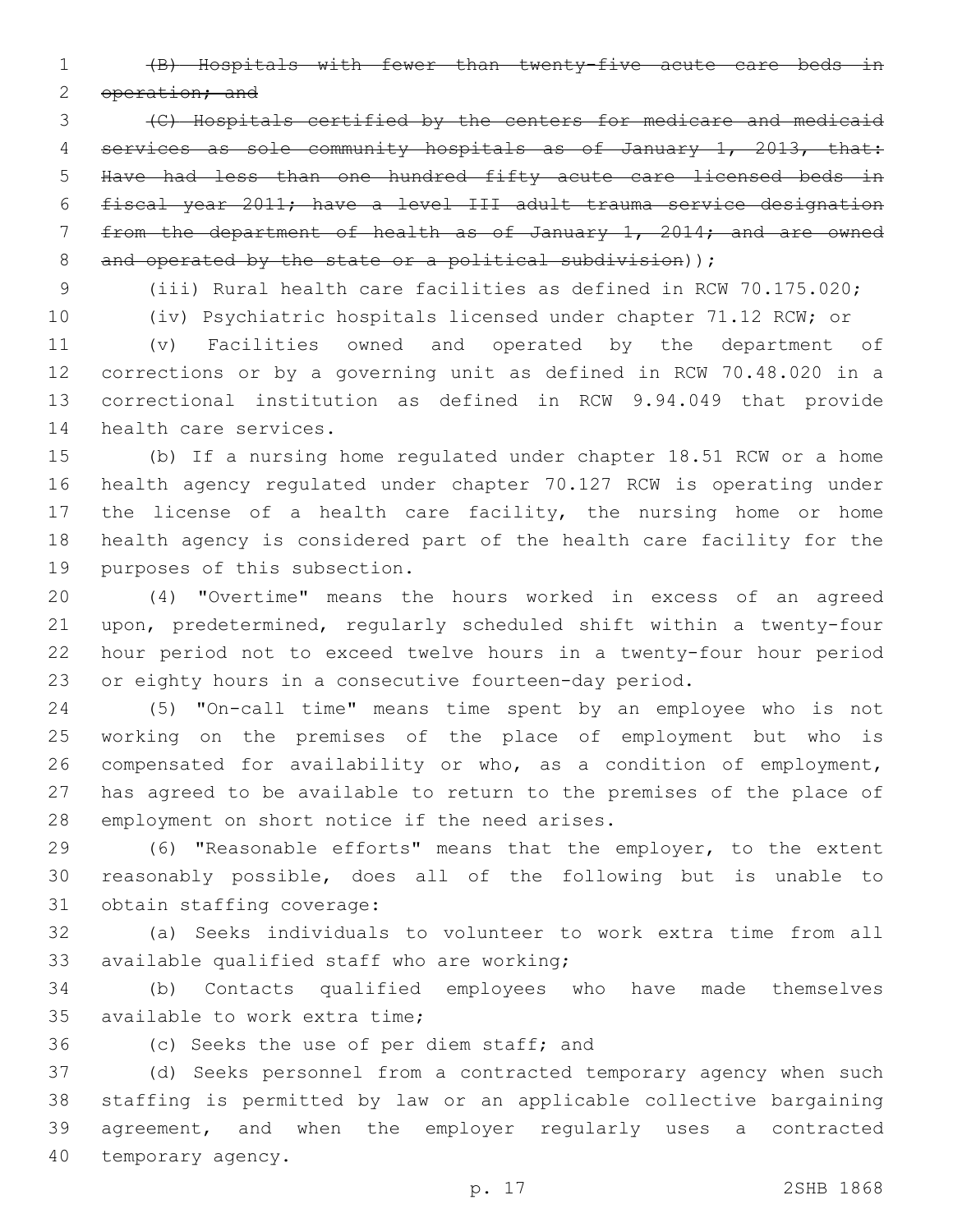(7) "Unforeseeable emergent circumstance" means (a) any 2 unforeseen declared national, state, or municipal emergency; or (b) 3 when a health care facility disaster plan is activated( $\left(\frac{1}{r} \text{ or } (-\epsilon) \right)$  unforeseen disaster or other catastrophic event which substantially affects or increases the need for health care services)).

 **Sec. 8.** RCW 49.28.140 and 2019 c 296 s 3 are each amended to 7 read as follows:

 (1) No employee of a health care facility may be required to work overtime. Attempts to compel or force employees to work overtime are contrary to public policy, and any such requirement contained in a 11 contract, agreement, or understanding is void.

 (2) The acceptance by any employee of overtime is strictly voluntary, and the refusal of an employee to accept such overtime work is not grounds for discrimination, dismissal, discharge, or any other penalty, threat of reports for discipline, or employment 16 decision adverse to the employee.

(3) This section does not apply to overtime work that occurs:

(a) Because of any unforeseeable emergent circumstance;

 (b) Because of prescheduled on-call time not to exceed more than 20 20 hours per week, subject to the following:

 (i) Mandatory prescheduled on-call time may not be used in lieu of scheduling employees to work regularly scheduled shifts when a staffing plan indicates the need for a scheduled shift; and

 (ii) Mandatory prescheduled on-call time may not be used to address regular changes in patient census or acuity or expected increases in the number of employees not reporting for predetermined 27 scheduled shifts;

 (c) When the employer documents that the employer has used 29 reasonable efforts to obtain and retain staffing. An employer has not used reasonable efforts if overtime work is used to fill vacancies 31 resulting from chronic staff shortages that persist longer than three 32 months; or

 (d) When an employee is required to work overtime to complete a patient care procedure already in progress where the absence of the employee could have an adverse effect on the patient.

 (4) An employee accepting overtime who works more than twelve consecutive hours shall be provided the option to have at least eight consecutive hours of uninterrupted time off from work following the 39 time worked.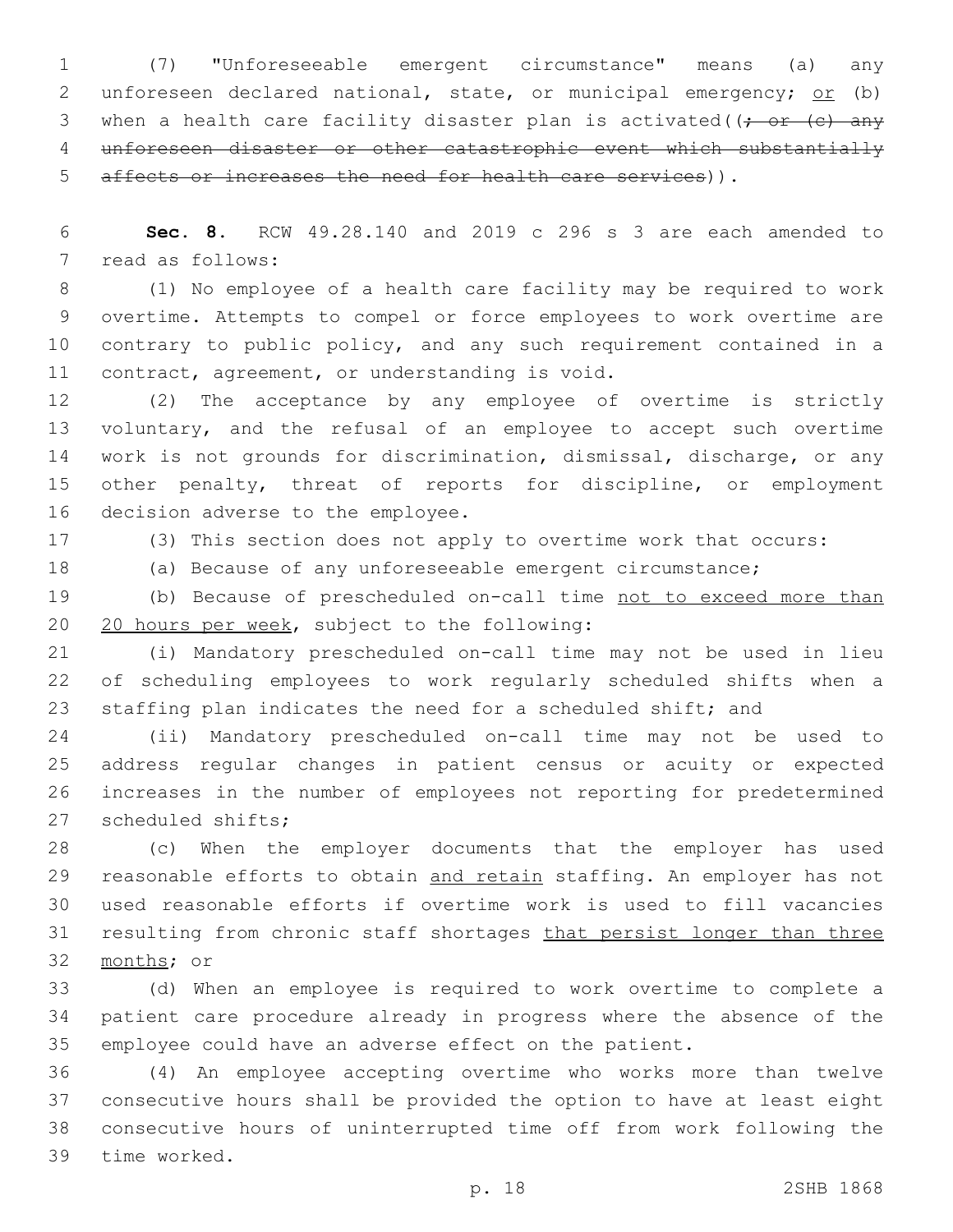**Sec. 9.** RCW 49.28.150 and 2002 c 112 s 4 are each amended to 2 read as follows:

 The department of labor and industries shall investigate complaints of violations of RCW 49.28.140 (as recodified by this act) as provided under section 10 of this act. ((A violation of RCW 49.28.140 is a class 1 civil infraction in accordance with chapter 7.80 RCW, except that the maximum penalty is one thousand dollars for 8 each infraction up to three infractions. If there are four or more violations of RCW 49.28.140 for a health care facility, the employer is subject to a fine of two thousand five hundred dollars for the 11 fourth violation, and five thousand dollars for each subsequent 12 violation. The department of labor and industries is authorized to 13 issue and enforce civil infractions according to chapter 7.80 RCW.))

 NEW SECTION. **Sec. 10.** (1)(a) If a complainant files a complaint with the department alleging a violation of this chapter, the department shall investigate the complaint.

 (b) The department may not investigate any such alleged violation of rights that occurred more than three years before the date that 19 the complainant filed the complaint.

 (c) Upon the investigation of a complaint, the department shall issue either a citation and notice of assessment or a closure letter, within 90 days after the date on which the department received the complaint, unless the complaint is otherwise resolved. The department may extend the period by providing advance written notice to the complainant and the employer setting forth good cause for an extension of the period, and specifying the duration of the 27 extension.

 (d) The department shall send a citation and notice of assessment or the closure letter to both the employer and the complainant by service of process or using a method by which the mailing can be tracked or the delivery can be confirmed to their last known 32 addresses.

 (2) If the department's investigation finds that the complainant's allegation cannot be substantiated, the department shall issue a closure letter to the complainant and the employer 36 detailing such finding.

 (3)(a) If the department finds a violation of this chapter, the department shall order the employer to pay the department a civil 39 penalty.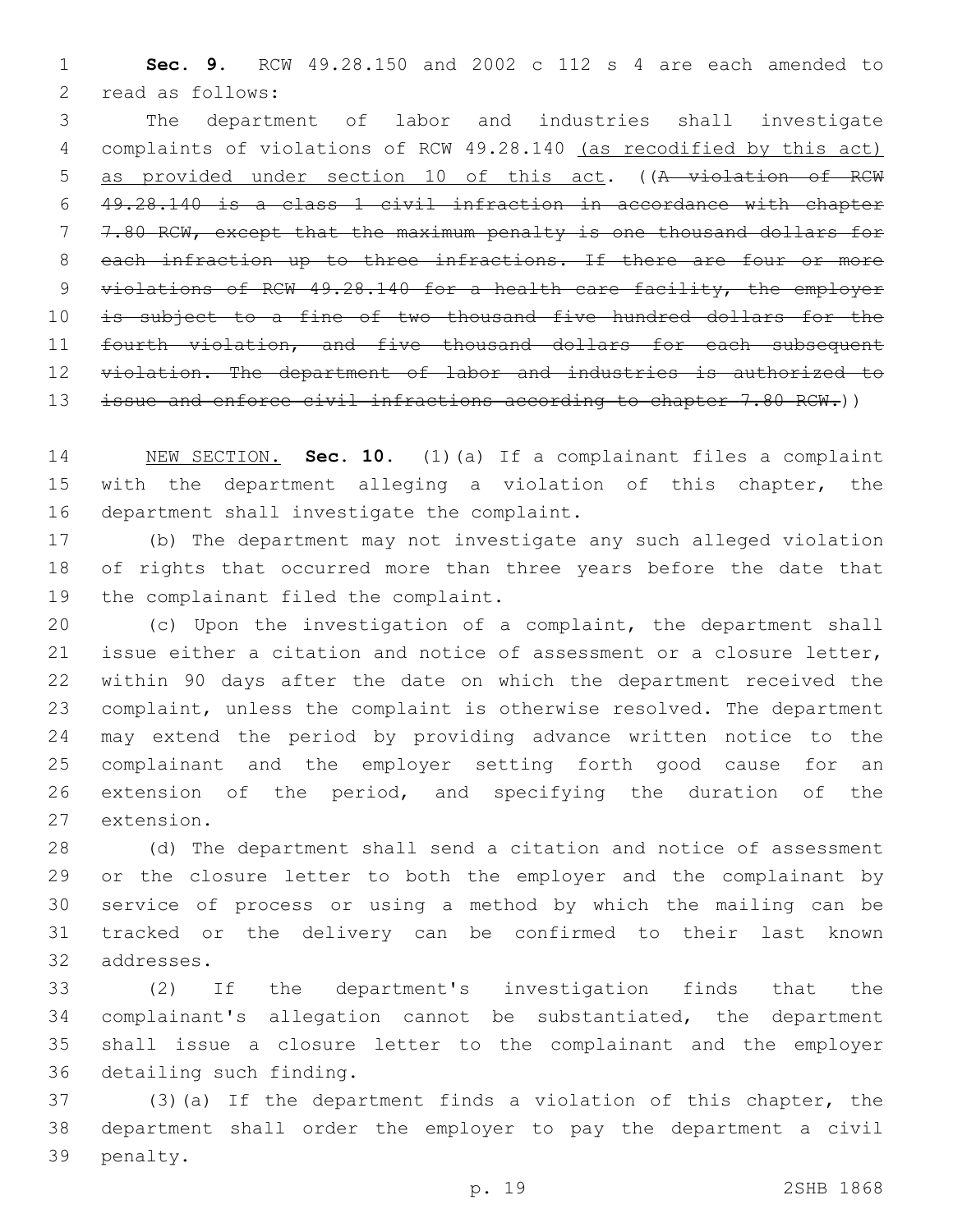(b) Except as provided otherwise in this chapter, the maximum penalty is \$1,000 for each violation up to three violations. If there are four or more violations of this chapter for a health care facility, the employer is subject to a civil penalty of \$2,500 for the fourth violation, and \$5,000 for each subsequent violation.

 (4) The department may, at any time, waive or reduce a civil penalty assessed under this section if the director of the department determines that the employer has taken corrective action to resolve 9 the violation.

 (5) The department shall deposit all civil penalties paid under this chapter in the supplemental pension fund established under RCW 12 51.44.033.

 NEW SECTION. **Sec. 11.** (1) A person, firm, or corporation aggrieved by a citation and notice of assessment by the department under this chapter may appeal the citation and notice of assessment to the director of the department by filing a notice of appeal with the director within 30 days of the department's issuance of the citation and notice of assessment. A citation and notice of assessment not appealed within 30 days is final and binding, and not subject to further appeal.

 (2) A notice of appeal filed with the director of the department under this section shall stay the effectiveness of the citation and notice of assessment pending final review of the appeal by the 24 director as provided for in chapter 34.05 RCW.

 (3) Upon receipt of a notice of appeal, the director of the department shall assign the hearing to an administrative law judge of the office of administrative hearings to conduct the hearing and issue an initial order. The hearing and review procedures shall be conducted in accordance with chapter 34.05 RCW, and the standard of review by the administrative law judge of an appealed citation and notice of assessment shall be de novo. Any party who seeks to challenge an initial order shall file a petition for administrative review with the director within 30 days after service of the initial order. The director shall conduct administrative review in accordance 35 with chapter 34.05 RCW.

 (4) The director of the department shall issue all final orders after appeal of the initial order. The final order of the director is subject to judicial review in accordance with chapter 34.05 RCW.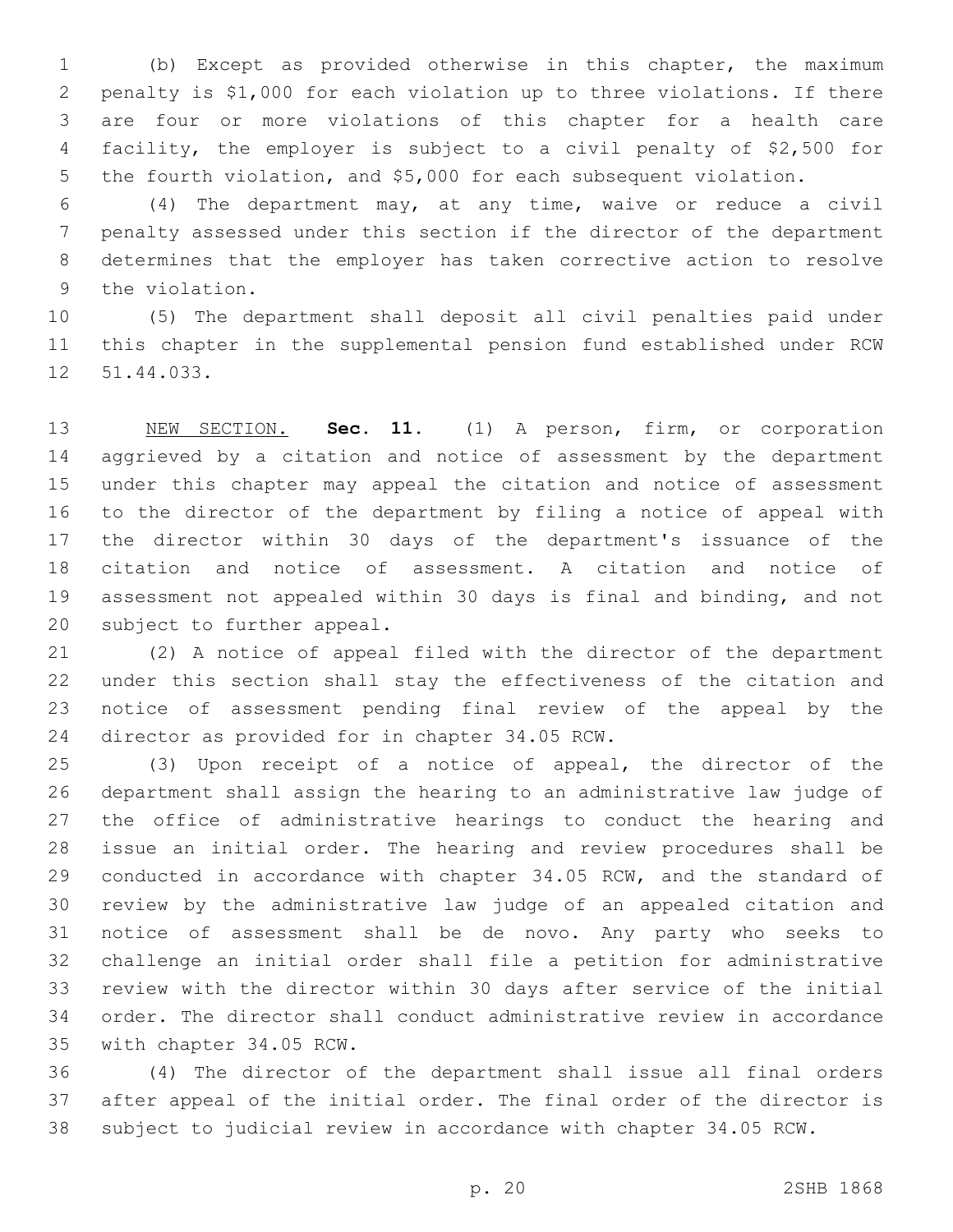(5) Orders that are not appealed within the time period specified in this section and chapter 34.05 RCW are final and binding, and not 3 subject to further appeal.

 (6) An employer who fails to allow adequate inspection of records in an investigation by the department under this chapter within a reasonable time period may not use such records in any appeal under this section to challenge the correctness of any determination by the 8 department of the penalty assessed.

 NEW SECTION. **Sec. 12.** Collections of unpaid citations assessing civil penalties will be pursuant to RCW 49.48.086.

 NEW SECTION. **Sec. 13.** (1) Any employee employed by a health care facility covered by RCW 49.12.480, 49.28.130, and 49.28.140 (as 13 recodified by this act), and any direct care nurse or direct care nursing assistant-certified covered by section 2 of this act, or any labor organization that is the exclusive bargaining representative of any such persons, alleging a violation of this chapter may bring a civil action against the health care facility or hospital.

 (2) A health care facility's or hospital's violation of this chapter or rules adopted under this chapter constitutes a concrete and particularized injury in fact to employees employed by the health 21 care facility.

(3) The court may award to a prevailing plaintiff:

 (a) An amount not less than \$100 and not greater than \$10,000 per 24 violation per day;

(b) Reasonable attorneys' fees and litigation costs;

 (c) Any other relief, including equitable and declaratory relief, 27 that the court deems appropriate.

 (4) The remedy under this section is in addition to any 29 administrative enforcement under this chapter.

 NEW SECTION. **Sec. 14.** The department may adopt and implement rules to carry out and enforce the provisions of this chapter, including but not limited to protecting employees from retaliation for filing complaints under this chapter.

NEW SECTION. **Sec. 15.** 2017 c 249 s 4 (uncodified) is repealed.